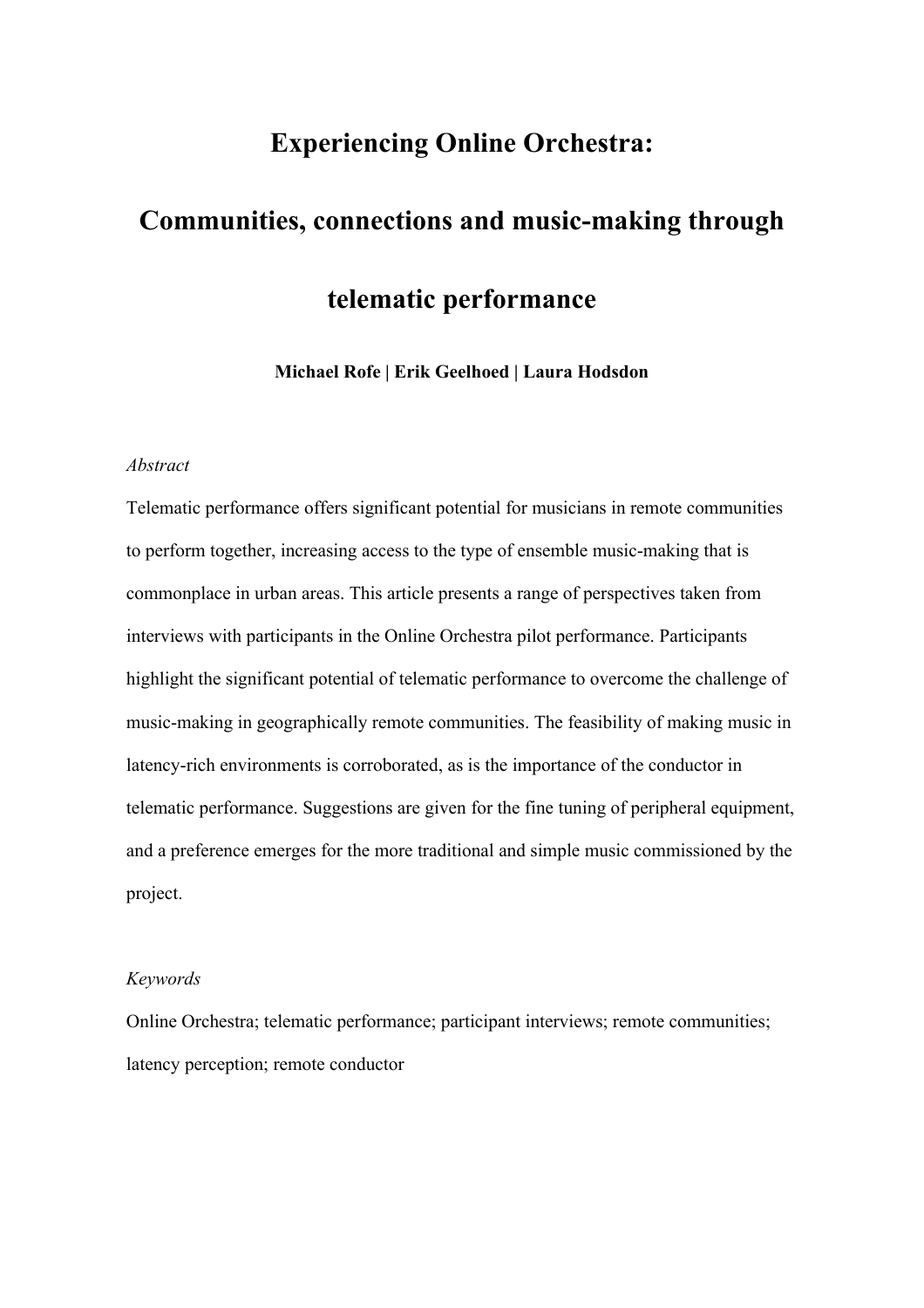## Introduction

The central research question of Online Orchestra asked how burgeoning network technologies and creative approaches to composition might be used to give young and amateur musicians who live in remote communities opportunities to play in large ensembles (see Rofe et al. 2017). The project culminated in a pilot performance on 15 July 2015, connecting four locations in Cornwall: a conductor at Falmouth University led an orchestra formed of strings, voices and soloists in Truro Cathedral, brass at Mullion School on the Lizard Peninsula and flutes at Five Islands' School, Isles of Scilly. The project set out to use (as far as possible) readily available Internet connections and affordable technologies, rather than specialist networks and equipment such as that required by, for instance, the LOLA system (see LOLA 2015), in order to increase access to music-making opportunities for those living in remote locations. Given this focus on real-world applicability, Online Orchestra was concerned to consider those who would use the system and aimed to enable participant musicians to feel both connected to remote musicians and immersed in the overall musical experience.

Musicians from the local community were engaged throughout the process of developing Online Orchestra as part of its action research approach; examples can be found in other articles in this special issue (see Prior et al. 2017; Geelhoed et al. 2017). However, it is also useful to explore performers' perceptions of Online Orchestra in its final incarnation and as a holistic musical experience, to consider both the desirability and benefits of telematic performance for remote communities, and the feasibility of Online Orchestra. To explore these questions, a small-scale qualitative study was carried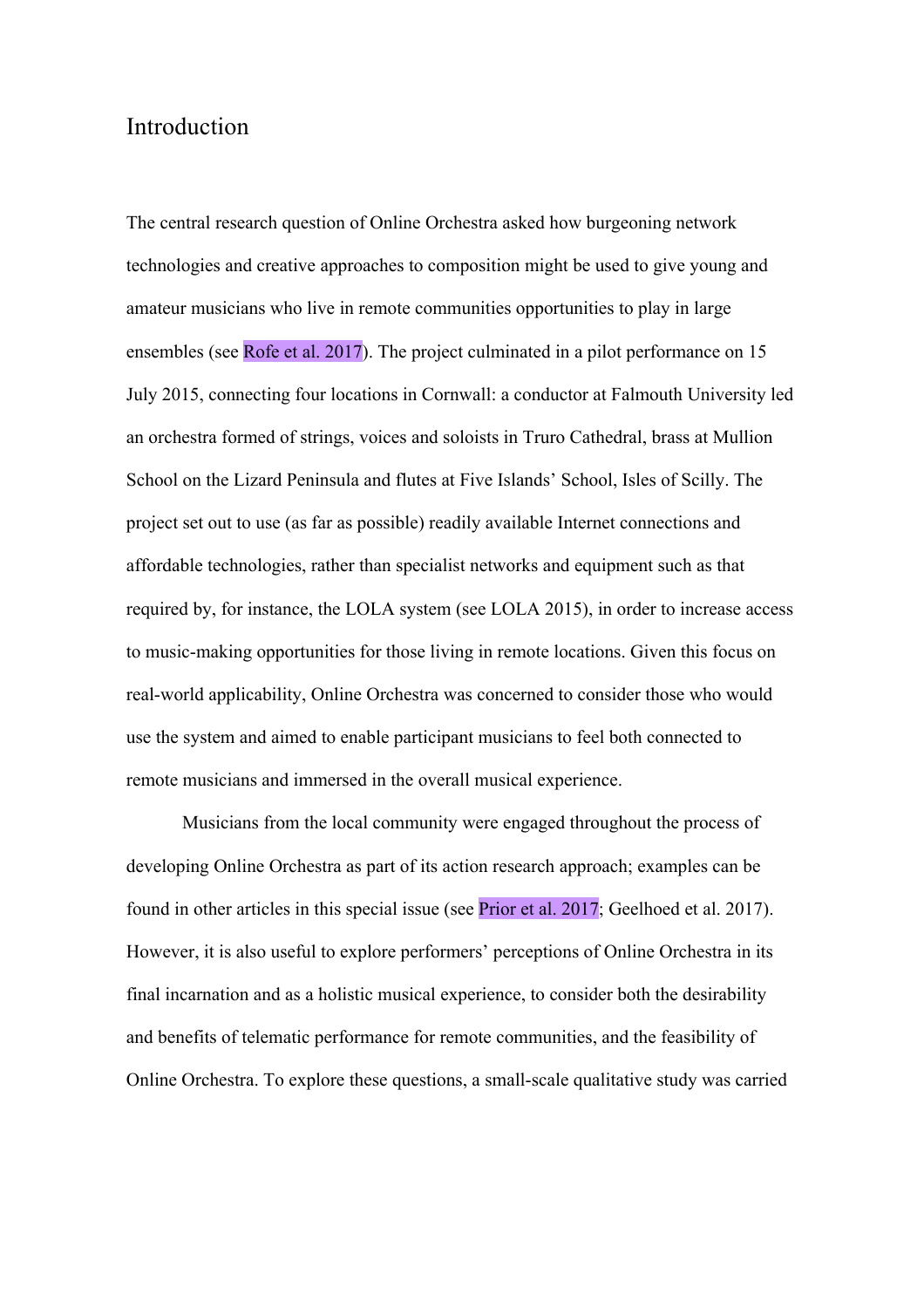out with a view to investigating and evaluating: (1) performers' experiences of participating in Online Orchestra, including reflections on their musical practice in general as well as the experience of the performance process and (2) how future iterations of telematic performance in general, and Online Orchestra in particular, should be configured and implemented.

## Method

In investigating performers' preconceptions and experiences of Online Orchestra, the intention was to keep an open mind about what they found important, salient, challenging and interesting, rather than directing their attention to particular phenomena that had concerned its designers.

### *Participants*

A purposive sample of four participants was used, all adult musicians involved in performing in the Online Orchestra pilot. Sixty musicians in total participated in the Online Orchestra performance; the participants for this study were approached separately and agreed to be interviewed after the performance as part of a piece of evaluative research. They were selected because each was an experienced musician, and each took a leading role in the performance (see Figure 1). Interviews took place following the performance; one participant was unable to be interviewed and was sent a request for written feedback during the same period, following the same questions asked in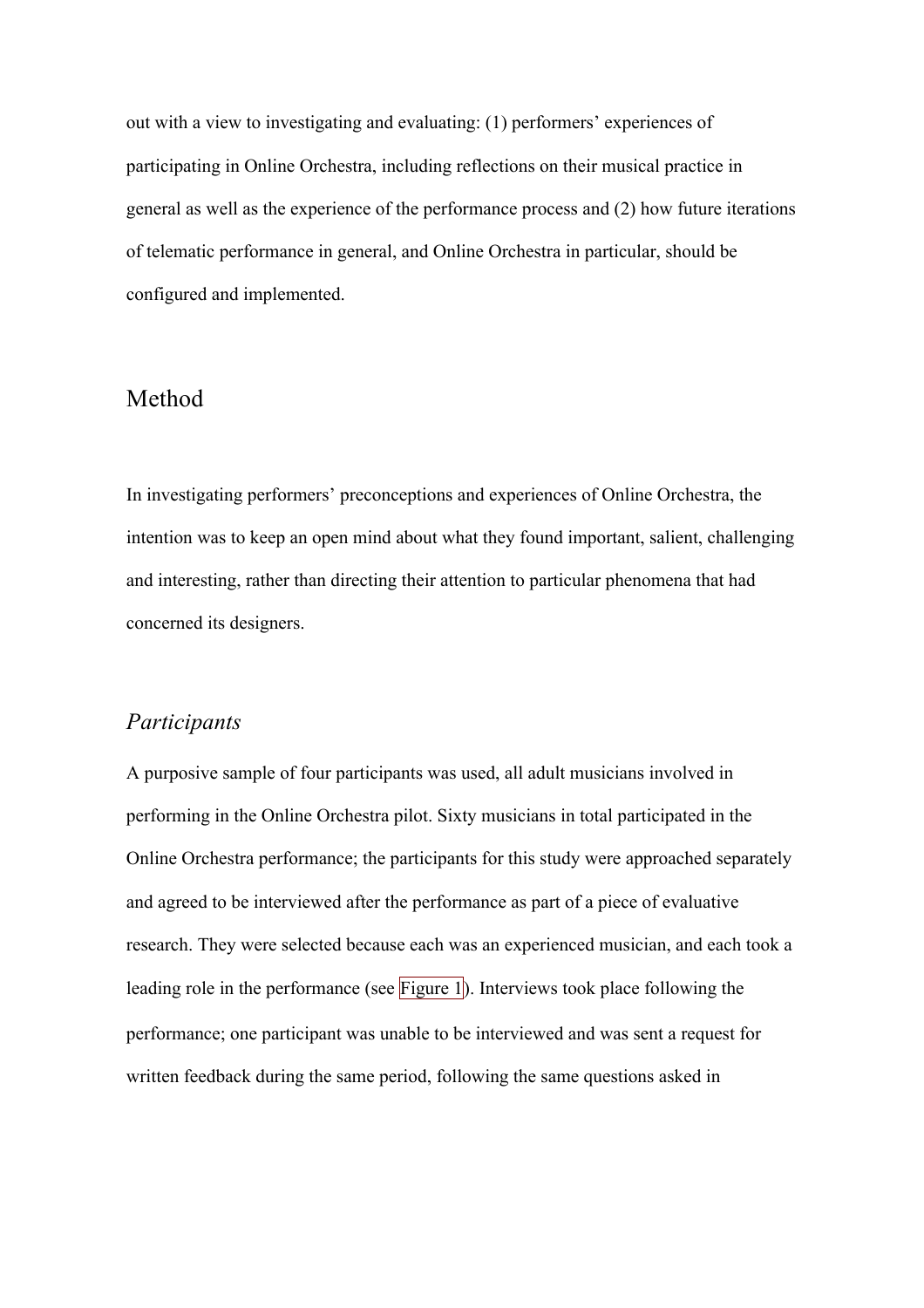interviews. In addition to taking part in the pilot performance, Participants 3 and 4 were involved in working groups during the design phase of the project, so had good understanding of Online Orchestra's approach to latency and system design. Participants 1 and 2 only took part in the final performance, without knowledge of the underlying system. Figure  $1$  summarizes these factors.

| Participant   | Job      | Location     | Role                 | Involved in    | Interview     |
|---------------|----------|--------------|----------------------|----------------|---------------|
|               |          | $\sin 00$    | $\sin$ OO            | working        | method        |
|               |          | performance  | performance          | groups?        |               |
|               | Head of  | Scilly Isles | <b>Lead Flautist</b> | No             | <b>Skype</b>  |
|               | Music    |              |                      |                |               |
| $\mathcal{D}$ | Music    | Truro        | Lead Cellist         | N <sub>0</sub> | Face-to-face  |
|               | Teacher  |              |                      |                |               |
| 3             | Music    | Truro        | Lead Vocalist        | Yes            | Face-to-face  |
|               | Lecturer |              |                      |                |               |
|               | Student  | Truro        | Violinist            | Yes            | Questionnaire |

Figure 1: List of participants.

# *Design and analysis*

Interviews were semi-structured, allowing participants to explore in detail areas they felt to be of relevance to their experience. Interviews lasted approximately 30 minutes and were structured around three broad questions: (1) what were their experiences of performing in the pilot? (2) what challenges did they face and what improvements would they suggest? and (3) how did they feel overall about telematic performance? Interviews were recorded and transcribed, and responses were coded under six headings:

1. Context – the musical opportunities and music education system in their locations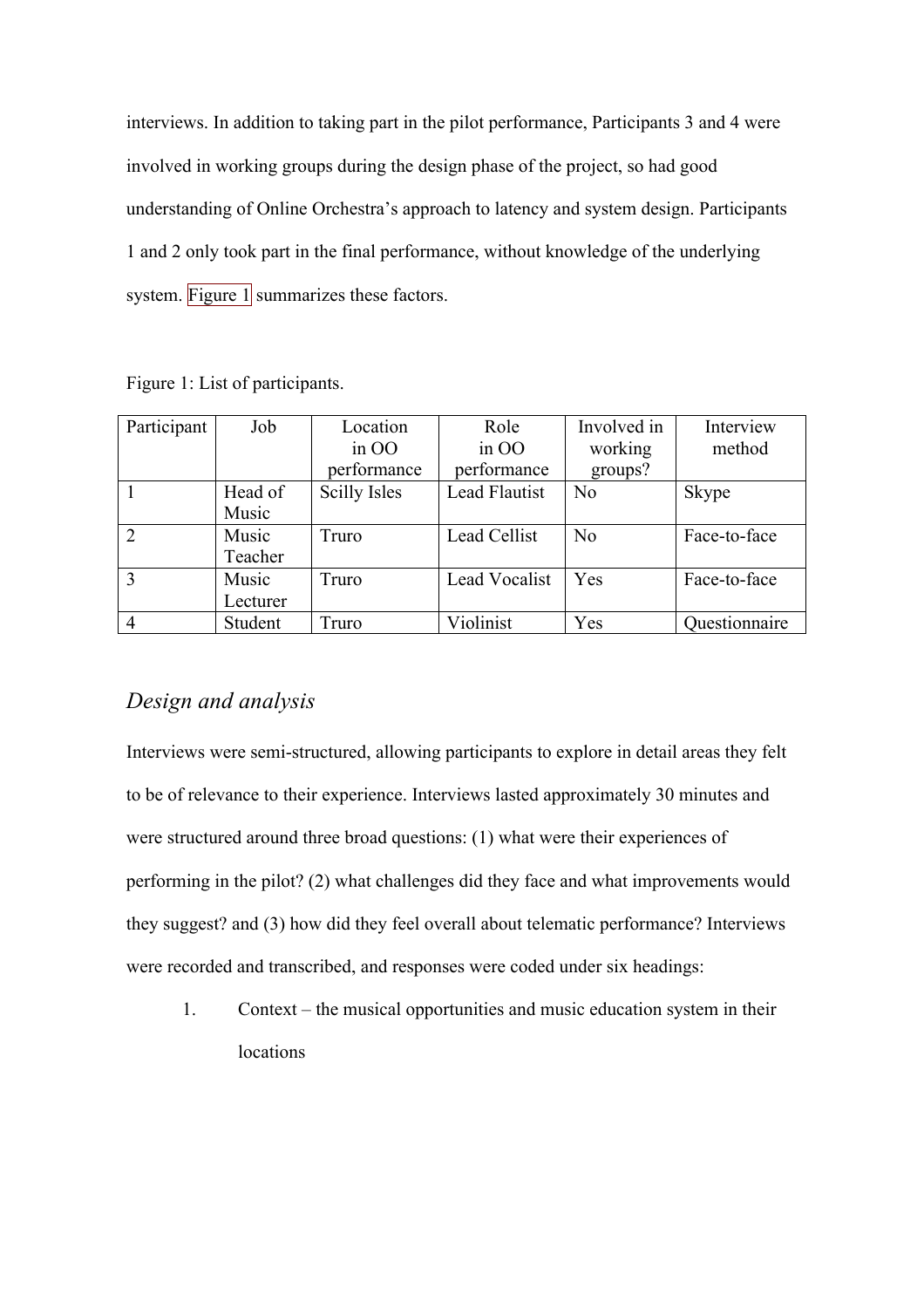- 2. Potential of telematic performance potential benefits of telematic performance, and how the technology might be incorporated into, and extend, their current musical practices
- 3. Performing in a telematic environment experience of performing in a latency-rich, technology-driven environment
- 4. Conductor–performer relationships experience of working with a televisual conductor
- 5. Inter-performer relationships experience of performing with remote musicians
- 6. Repertoire reflections on the compositions

A further level of analysis cuts across all of these themes, which extrapolates participants' suggestions, in the spirit of participative action research, that could be used to inform future iterations of Online Orchestra, as well as telematic performances in general.

# Analysis

### *Context*

A primary objective of Online Orchestra was to enable music groups in isolated rural areas to make music with other similarly isolated groups. Cornwall is a prime example of a remote area that, despite benefitting enormously from European supportive funding and the roll-out of BT's Superfast Broadband, remains relatively segregated into remote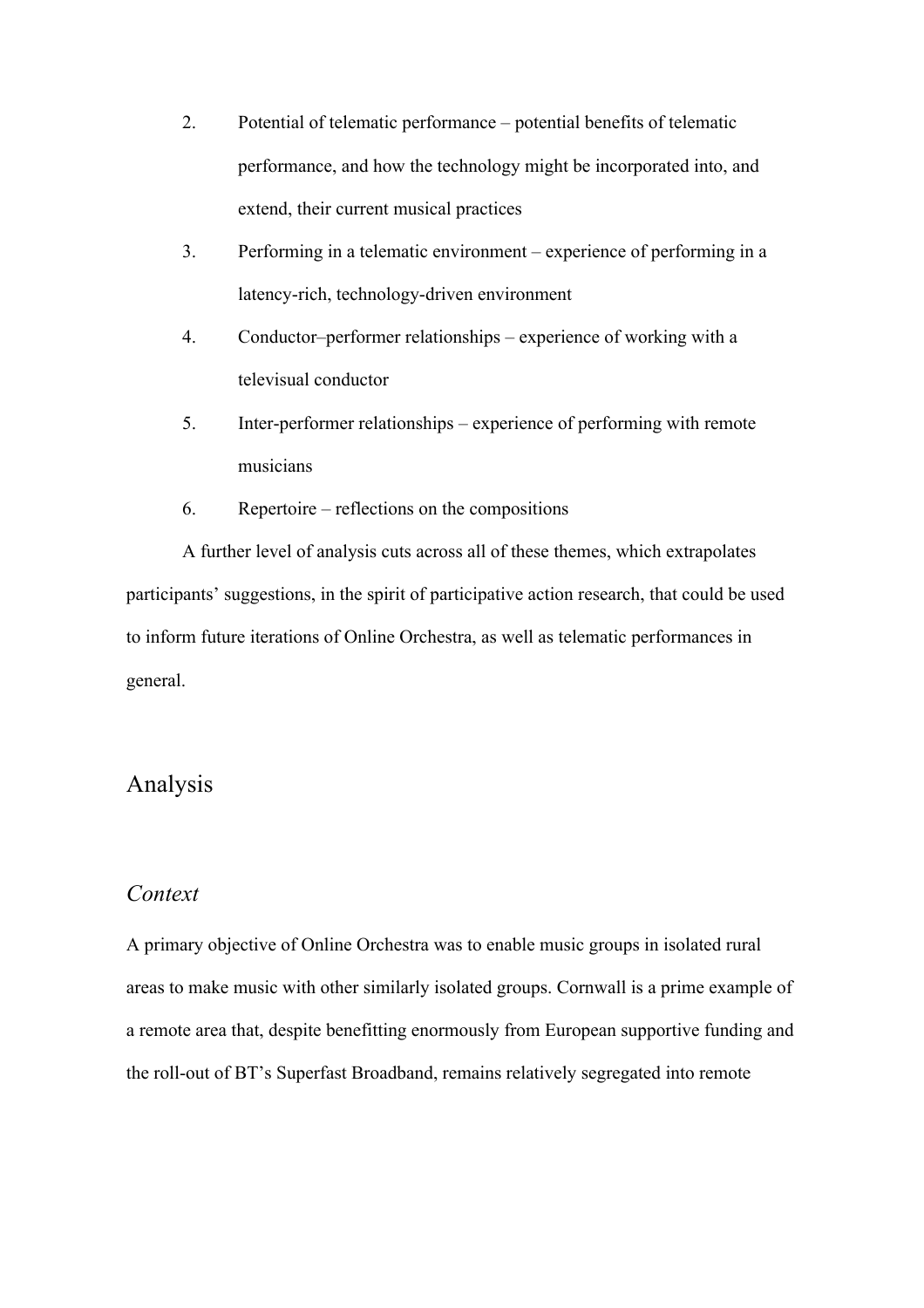communities due to its geography and rudimentary transport infrastructure. Three of the interviewees (Participants 1, 2 and 3) located in geographically remote locations – the Scilly Isles, Bude and Falmouth, respectively – made reference to their remote context as part of their discussion of their experience. The Scilly Isles, in particular, are at the extreme of geographical isolation. Unpredictable weather makes journeys to and from the mainland difficult, and this has associated costs. This means that the pupils at Five Islands' School on the Scilly Isles have less opportunity to play in a full, or at least a more extended, orchestra, and Participant 1 was clear about the prohibitive logistics involved:

It*'*s cost, I mean there*'*s loads of opportunities in Cornwall, but we just can*'*t afford to get over the water, because it*'*s not just the getting over the water, it*'*s having accommodation. And when the weather is bad you can*'*t get home; it is just not viable. (Participant 1)

Due to the absence of musical instrument teachers on the islands, pupils at Five Islands' School are forced to learn a limited range of instruments. Hence the presence of so many flautists: the school is served primarily by a woodwind teacher, who herself specializes in flute. Pupils do not have the opportunity to learn other instruments and indeed do not have the opportunity to play alongside other instrumentalists.

The last really good experience that we had was when we played at the School Proms two years ago with the Co-Create project. Their funding actually covered our costs. I think for virtually all of us that was the only time we played with strings and brass, all instruments that we*'*ve only learnt about but never actually seen. So that for us is the big issue.

(Participant 1)

Bude in North Cornwall is similarly isolated, mainly due to the lack of a developed public transport system. Similar to the Scilly Isles, it is extremely difficult for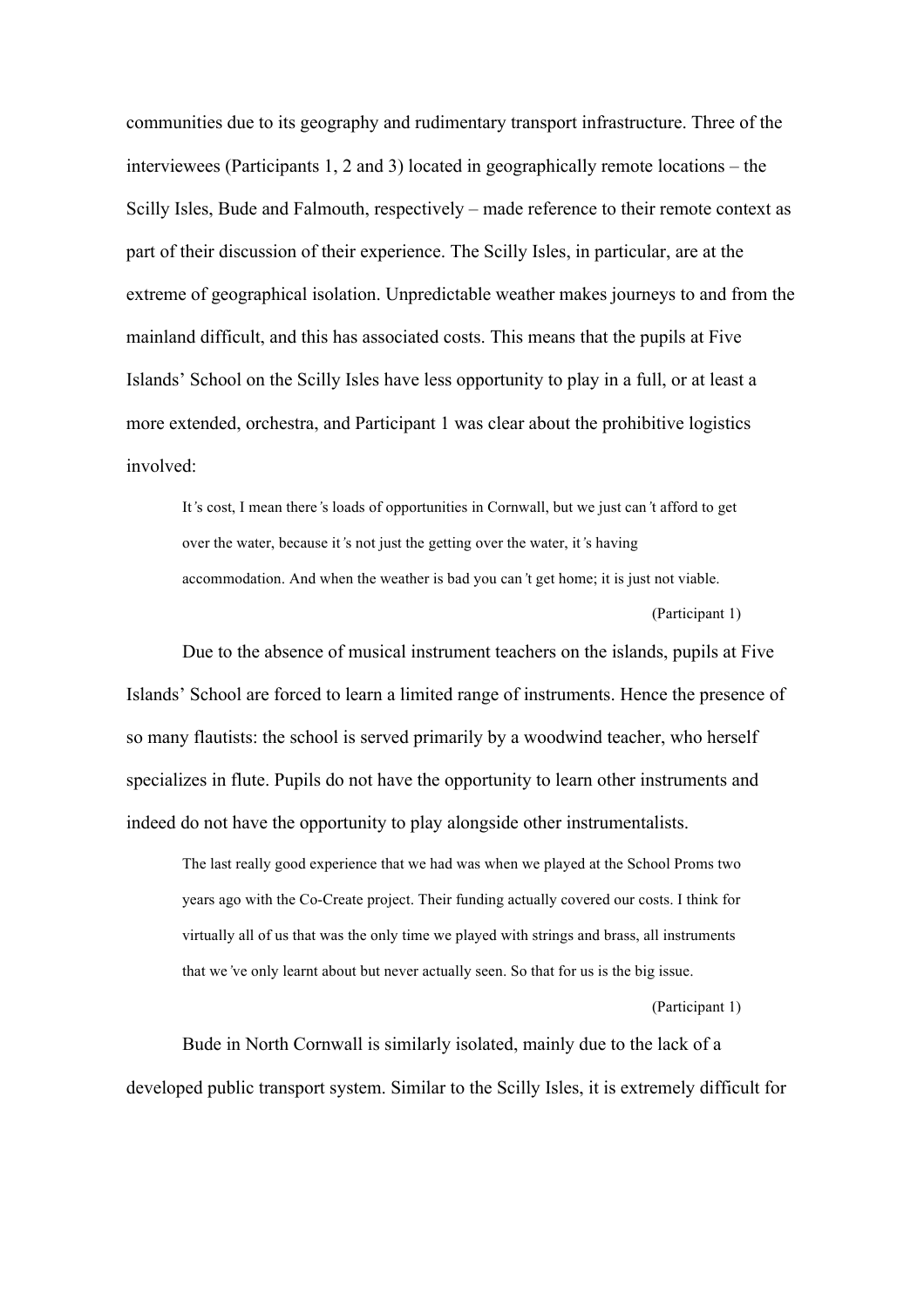pupils to play in a larger orchestra or have access to a full range of instruments. As Participant 2 suggests, this has an impact on the quality and progression of talented young musicians.

There are areas where there is not that much happening, like in North Cornwall; it is all depending on transport. The nearest [Youth Orchestra] is Camelford. It depends on which kind of instruments they play.

#### (Participant 2)

Participant 3 summarizes what she perceives to be the norm throughout Cornwall: It seems to me to be quite fragmented. There are small pockets of musicians here and there […] In terms of classical music, the standard seems to be quite low to medium. There doesn't seem to be a culture of high achievement and certainly here we don't seem able to pull an orchestra together at all. There just, just aren't enough of those sorts of instrumentalists. There doesn't seem to be very little experience of that broader playing field, of having been together in a big group.

#### (Participant 3)

Participant 3 feels this is a common situation in many smaller communities in Cornwall, as numbers of students interested in classical music are smaller, and spending cuts affect the education system.

I think partially there is a bigger thrust these days towards playing modern music. There's kind of the rock-school idea. Also, schools are quite small in Cornwall, and so therefore fewer people are interested in [classical] music. There's also the cuts to music and education in schools, so children are probably getting less opportunity to learn, or to hire instruments.

#### (Participant 3)

It is clear that the challenges of geography and money make the situation significantly harder to make music in remote locations than in urban centres, where more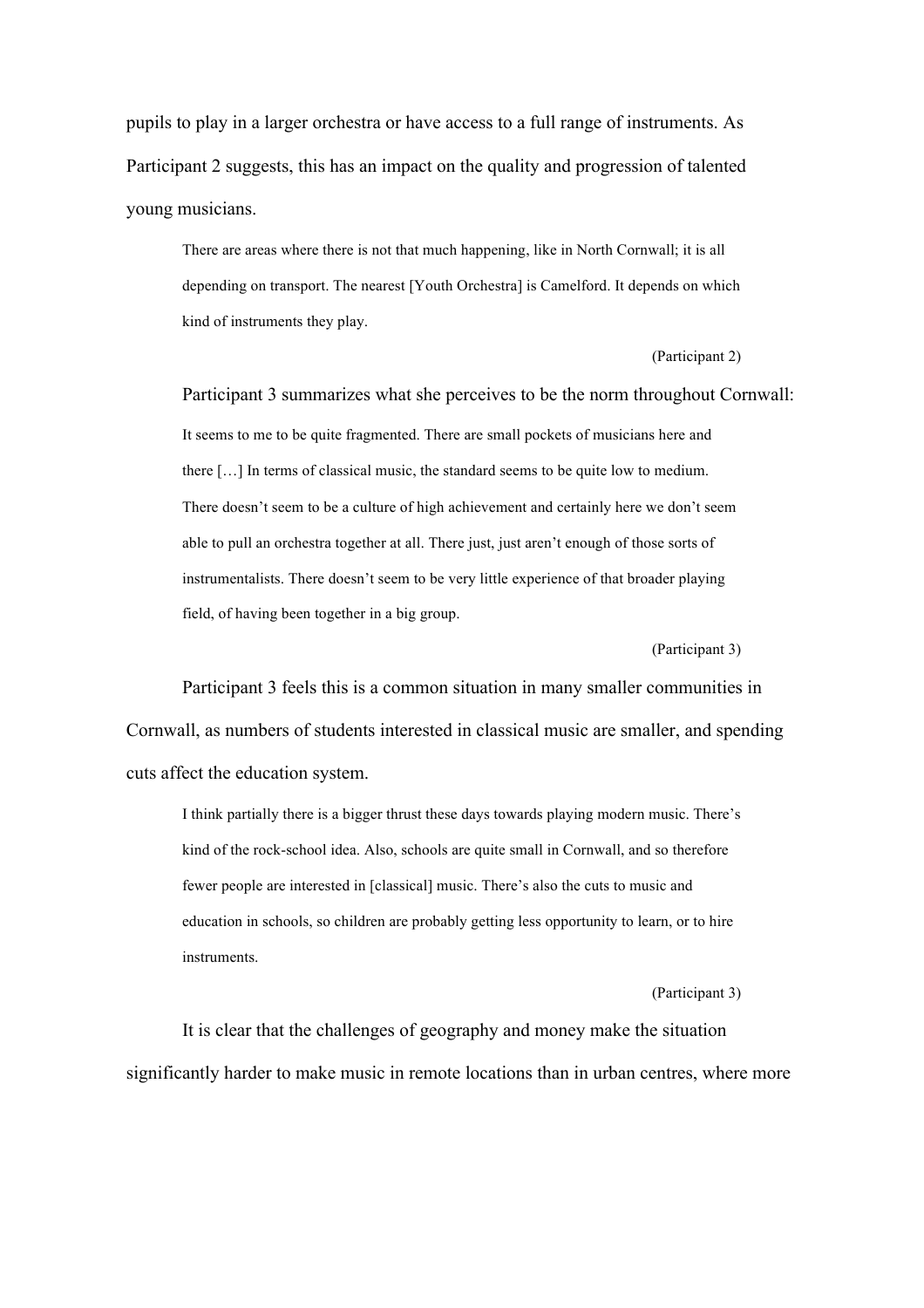people, more progression opportunities and better transport infrastructure enable a more active and developed musical landscape.

# *Potential of telematic performance*

Given this challenging context for making music, the opportunities afforded by telematic performance were clearly recognized and valued by participants, who were quick to think on a global level. Participant 2 talks about the potential to play with musicians worldwide without the need to travel:

I love the idea that maybe, hopefully, somebody can bring people together from all over the planet, to potentially open the doors and bring music together from all different places, and without travel. Anything to connect people is brilliant, especially with everything in the world at the moment. Yes! If you can do something with music as an international language to do something together, that's just great.

(Participant 2)

Participant 4 sees telematic performance as a powerful way for classical music to be brought to a wider audience and describes the attendance at the performance as evidence that this new technology falls in fertile soil:

In this day and age, one must always consider the future of music alongside the power of technology. Imagine musicians being able to connect easily across countries. What could be achieved is immense; it is time to push the boundaries. It has been a long time since I saw [Truro] cathedral this packed. This is evidence that people yearn for something new and spectacular. I feel it might have just been found.

(Participant 4)

Participant 1, a teacher, drew attention to the education and progression opportunities enabled by Online Orchestra: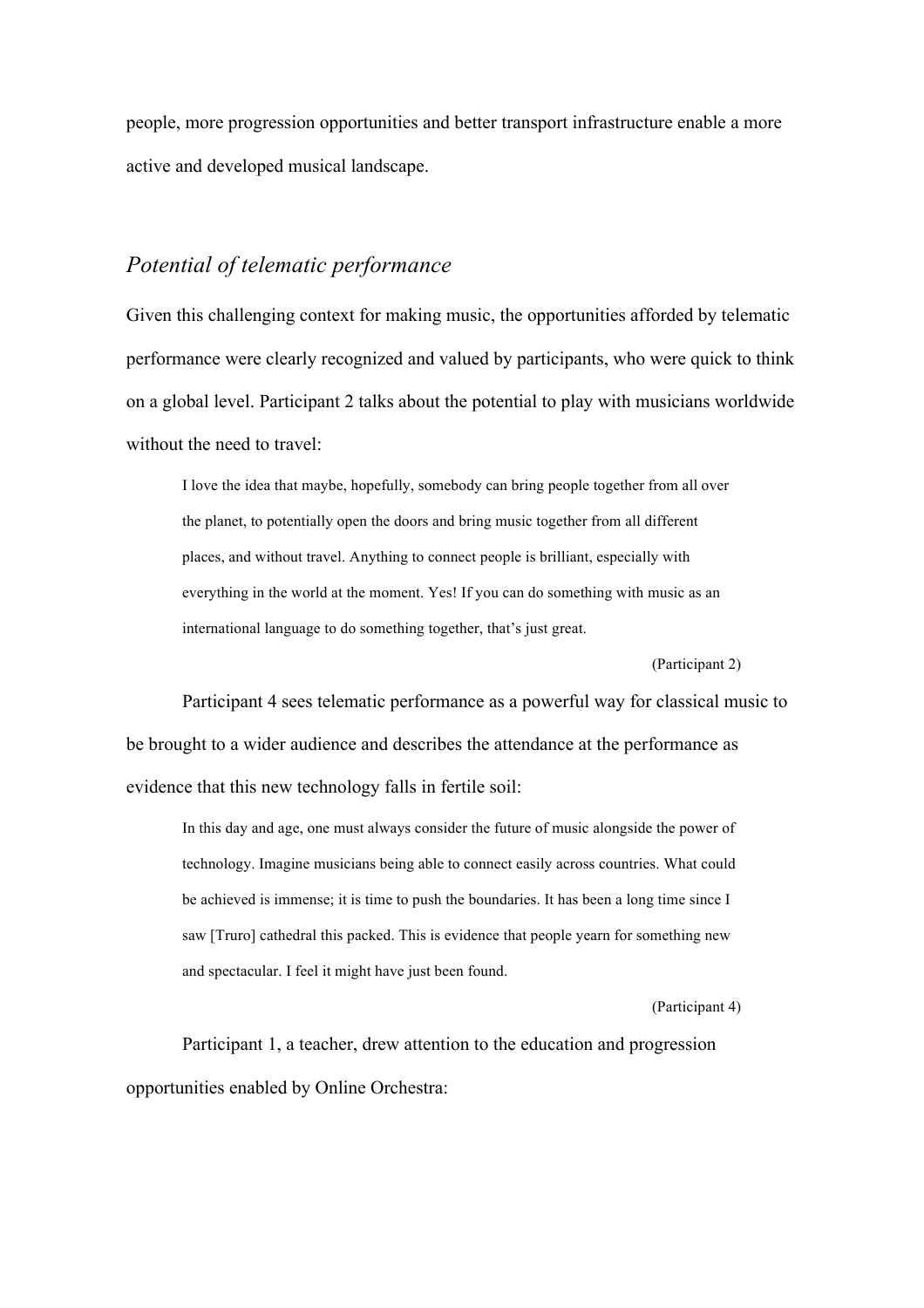I would like my children to have a level playing field. I would like them to have the same opportunities that the children on the mainland have. When they start competing for university places, they won't have the same background as musicians on the mainland have and I would just like them to have the same opportunity regardless where they live. Wouldn't it be great if we could actually offer the same chance? And that's what this project would do.

(Participant 1)

Participants' interest in the potential of telematic performance is not only abstract: they see significant potential in practice to address the lack of musical opportunities available in remote communities, particularly in the extreme case of the Isles of Scilly:

It would be such an amazing tool to have because then you could have the [mainland] Cornwall music staff delivering lessons to our pupils and they'd have the whole range of instruments available.

(Participant 1)

With respect to connecting smaller amateur ensembles, Participant 3 notes the potentially far-reaching scope of telematic performance:

The idea of working across communities that are so separated from each other is fascinating and exciting and attractive. The idea of working with people who might be in say Brazil or any other part of the world that is remote from us is really deeply exciting.

(Participant 3)

However, for this participant, this global reach also presents something of a threat to the existing community:

If there were something like a global orchestra, you know a world orchestra, then I think yes, people would want to take part. But my sense at this point in time is that smaller groups want to keep their community close; it's a social gathering with some music.

(Participant 3)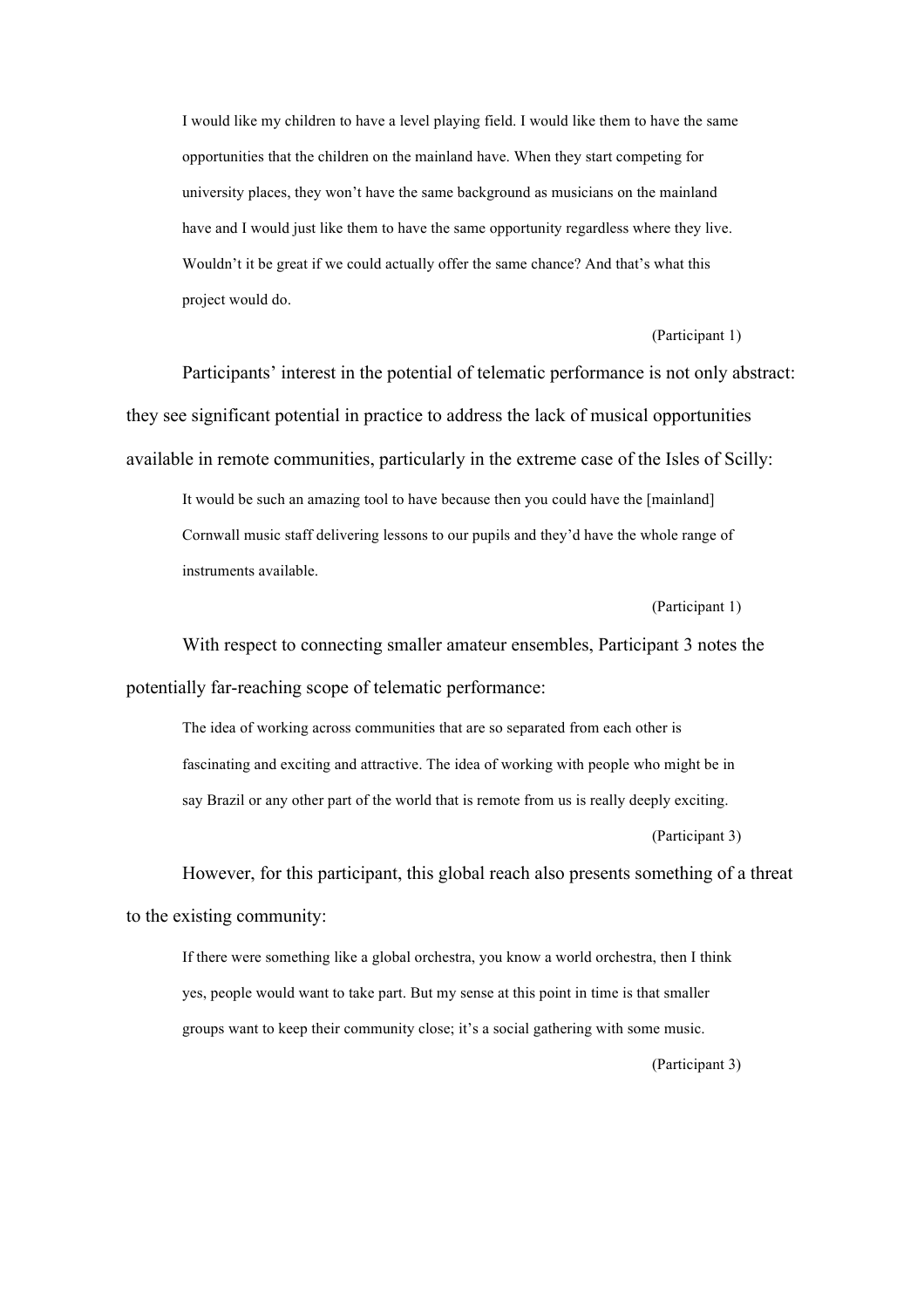There is a clear preference here to preserve community identity and to view telematic performance as an additional opportunity, rather than a replacement for existing groups.

In order to realize the potential of telematic performance, and to take part on a regular basis, three participants identify the need for simple software, and quick and easy equipment set-up. Asked whether she would use such a system on a regular basis, Participant 1 responds,

If the software was click and go, yes. Most school departments will have microphones, video cameras and tripods. We have microphones and most schools now have interactive whiteboards and screens. I mean in our performance hall we have a huge drop down screen and projector. If it was a case of me going to my performance hall and plugging my laptop into a system that is there already; plugging in the projector cable and the sound cable into the sound system that's already in the hall […] that would be very easy for me to manage.

(Participant 1)

Such set-up requirements are not uncommon for music educators, and pupils/musicians can often be involved in the process:

If the equipment were organized and on hand, I could conceive of it being a reasonably swift set-up time. Having worked in bands most of my life I know that set-up is part of the job.

(Participant 3)

Participants 1, 2 and 3, who are all music educators in their respective communities, proposed that any cost involved in participating in telematic performance would not be out of the ordinary for musicians.

I'm sure they would still to be able to pay a certain amount. If you think, ensemble membership for a term [in my ensemble] is £28. So, I think, yes, particularly if it was in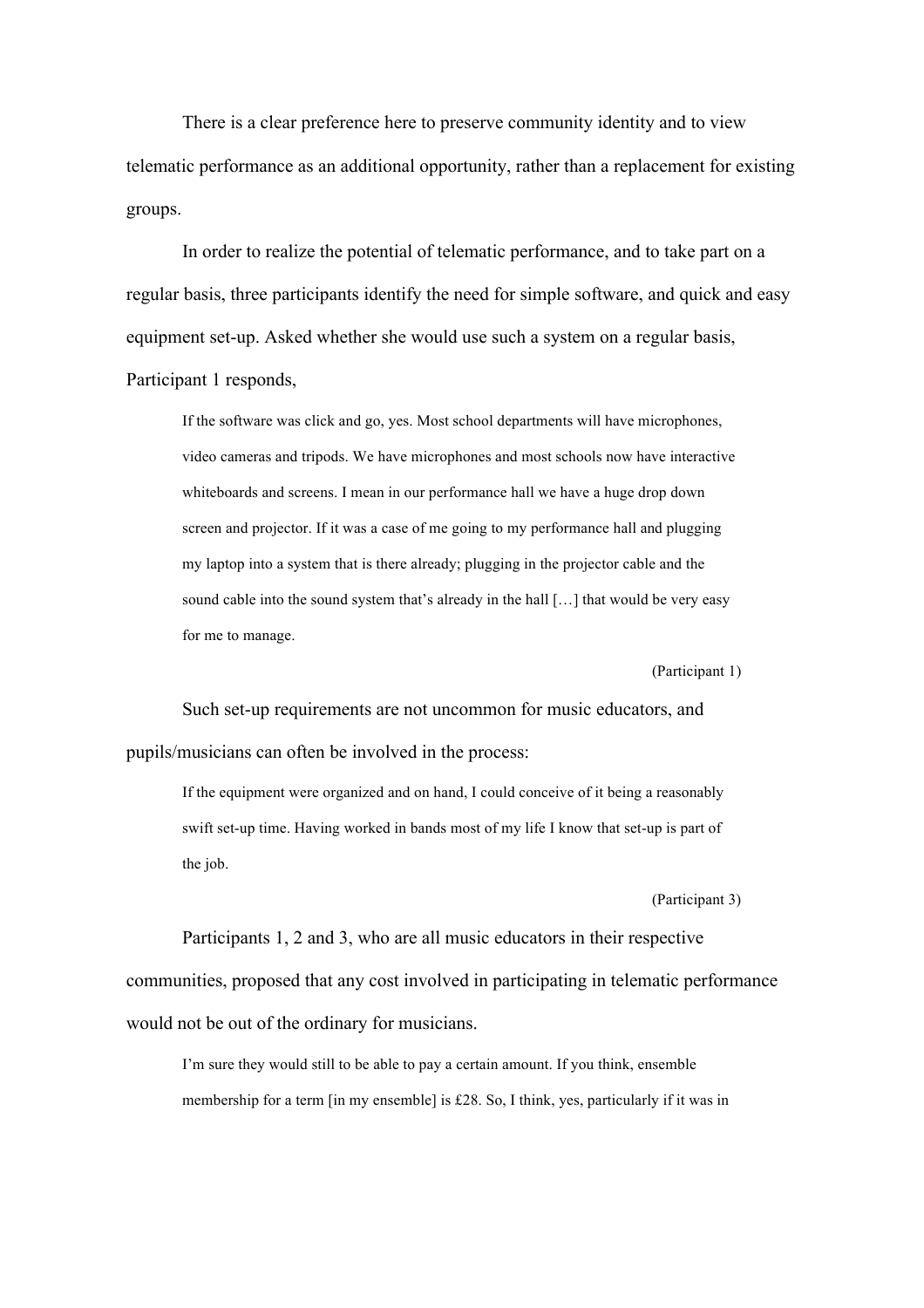co-operation with something like the Music Education Hub, I could imagine that people would pay a bit.

(Participant 2)

### *Performing in a telematic environment*

As discussed in Rofe and Reuben, 2017, in this special issue, a key challenge for telematic performance is how to manage latency. Broadly defined, latency is the time delay between the input and output of a system; in musical terms, it is the delay between the moment a musician in one location makes a sound and the moment a second musician in a different location hears that sound. Latency can be highly disruptive to musicians: latencies over 20–30ms cause disruption to the perception of simultenaity, inhibiting musicians from playing 'in time'.

The approach taken by Online Orchestra was twofold: a programme to lock latency to musical tempo, and musical works composed specifically for a latency-rich environment. A key measure of the success of this solution is therefore the extent to which it is manifest in the performers' experiences: if the aim was to control latency, then performers' perceptions of it should have been minimized. It is notable, then, that of the four interviewees, only one (who had taken part in working groups in the design stage of the project, so was familiar the challenge of latency and our approach to it) mentioned latency (Participant 3), and this was to note its lack of impact (although it did give rise to some anxiety):

I don't think latency was a problem […] it didn't inhibit our capacity to make music. There was a sense of trepidation that it might. There's this added "what if?", but the "what ifs" didn't manifest themselves.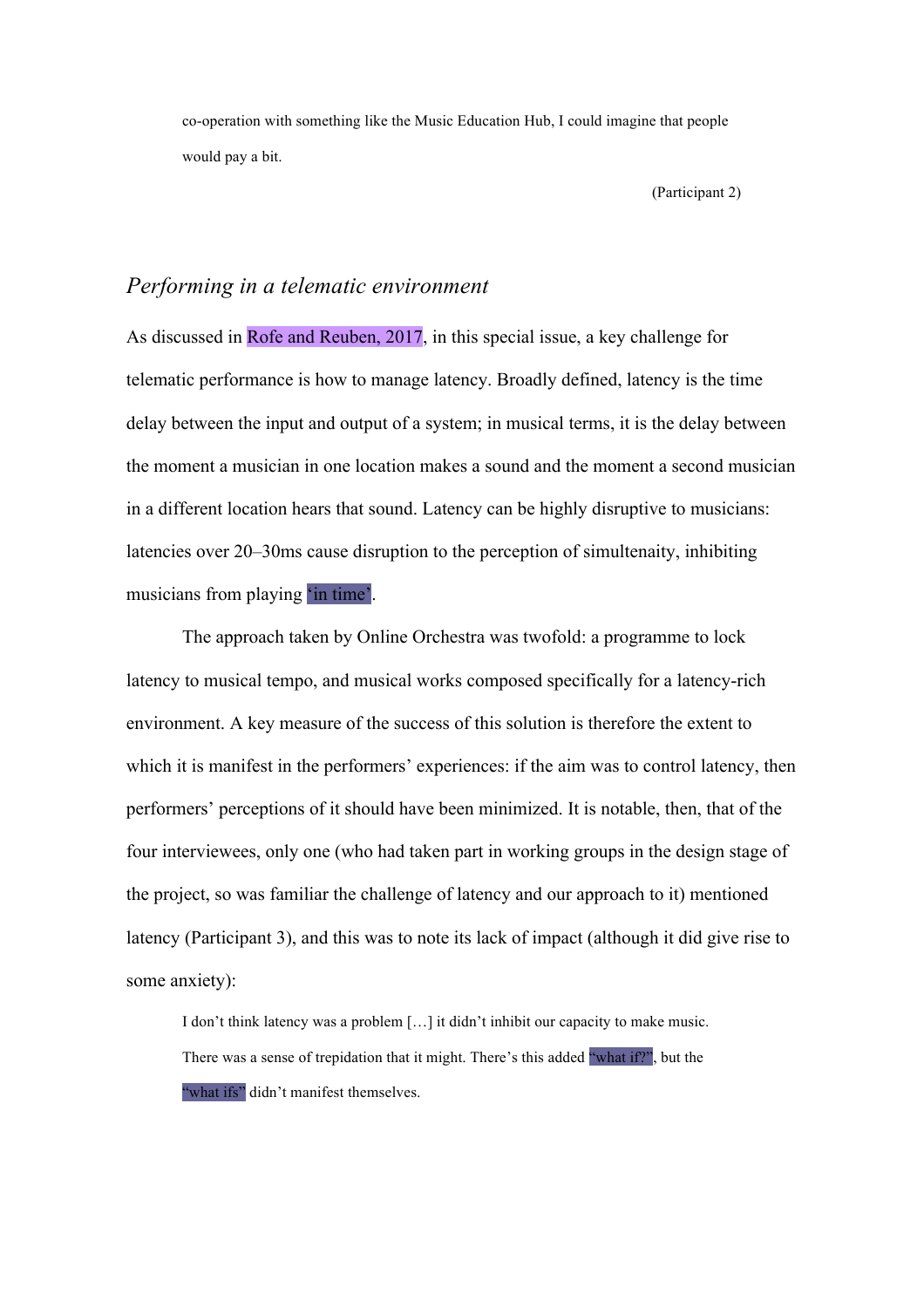#### (Participant 3)

Of the remaining three interviewees, no one else raised latency as a factor, even when prompted to comment on difficulties they faced as online performers. The problem of latency inherent in telematic performance has – from the perspective of the participants' experience at least – been negated.

One manifestation of latency that was noted, however, was not part of the musicmaking as such, but emerged in the communication between conductor and performers. Whereas musicians did not notice latency when making music, they did report a 'lag' (Participant 1) when trying to talk with the conductor. It may be that a more effective feedback mechanism for musicians to communicate with the conductor than that developed by Online Orchestra is needed in large-scale telematic performances of this sort.

A key difference between a telematic and traditional performance environment is that sonic and visual information is mediated through technology, requiring the presence of significant amounts of equipment: microphones, cameras, screens, speakers and so on. However, participants reported that equipment was not overly intrusive to their experience:

I didn't find it scary at all. I found it really interesting. I like challenges and it was really exciting to see that, technically, it works. The microphones didn't bother; that's no problem. I personally didn't find it invasive.

#### (Participant 2)

Participant 3 frames this issue in the context of the overall experience: 'I didn't find it intimidating. Generally my sense from speaking to people that were involved was that they found it all extremely exciting' (Participant 3).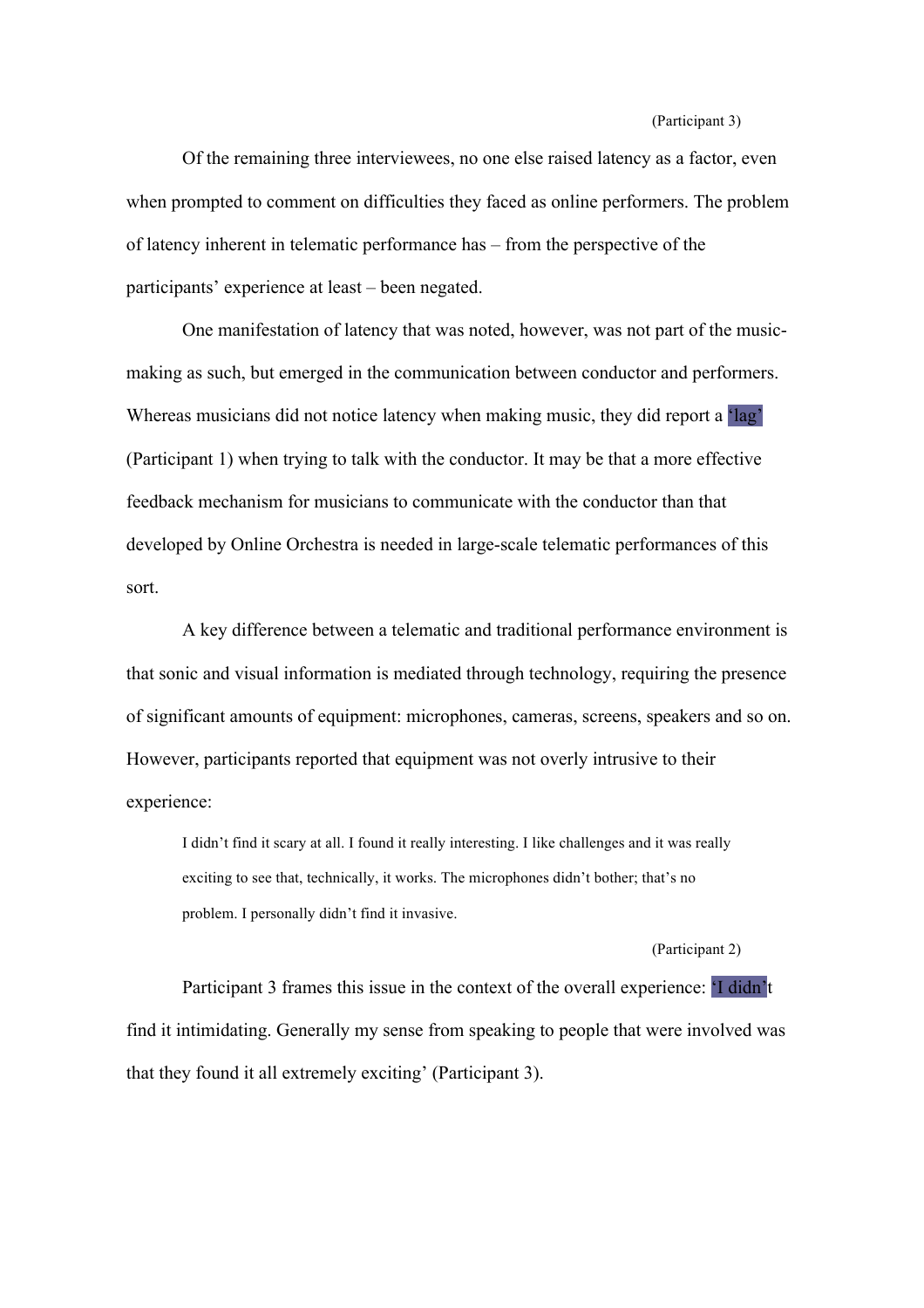The presence of technology, whilst not problematic in itself, did however affect the dynamics of the ensemble as a whole: that is, the relationships between conductor and performers, between performers in different nodes, and between performers and audience.

# *Conductor–performer relationships*

All interviewees mention the difficulty posed by working with a televisual image of the conductor. When playing together face-to-face, the physical and locational presence of the conductor plays an important role: equally important facial expressions, gestures and whole body movements present themselves as the embodiment of an orchestral piece (see Moran 2013; Davidson 2008; Biasutti et al. 2013; Keller 2013; Williamon and Davidson 2002; Camurri et al. 2005; Palmer 2013). These physical relationships are all potentially diminished in telematic performance, requiring adaptation by performers.

It is very strange to have a conductor in 2D and not 3D. I'm sure there's so much you pick up by somebody being in the same room. You have eye contact, you have body language, you just pick up different vibes, which the screen just can't do.

(Participant 2)

Participant 2 felt that, in contrast to the contact with the co-present musicians, greater visual concentration on the televisual conductor was necessary in order to ensure coherence with other nodes.

It's definitely a more visual approach to music-making. We had our group which was great so you're listening to what's happening in the room, but, then trying to keep together with the nodes, it is quite tricky. You usually watch the conductor with a peripheral vision; I was watching like a hawk.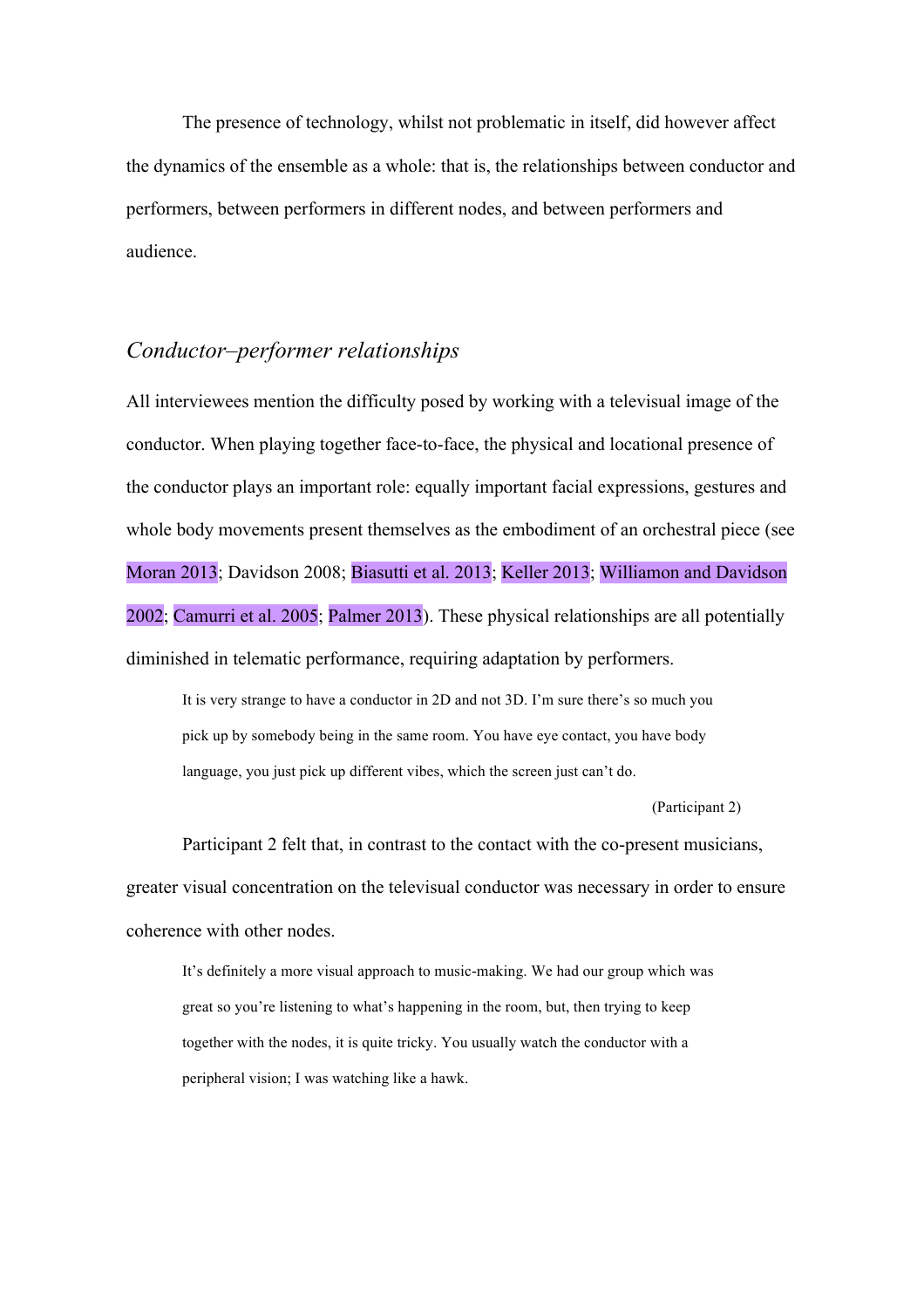#### (Participant 2)

Mimicking eye gaze may be particularly crucial to bridging the digital divide between conductor and musicians:

I felt that the hardest thing to get used to was not having the conductor there; having to watch the screen. Normally you have an eye-line with the conductor when you're playing and the screen was not placed where I expect to be in my eye-line. Being able to see his facial expressions was important. Especially when he was cueing us.

(Participant 1)

In rehearsal, performers requested alterations to seating position in order to compensate for this. They also requested modifications to conducting technique: 'We did ask the conductor to make the gestures a bit bigger, I think more than when you're conducting us live. It's needed' (Participant 1). Indeed, the role of musical coordination played by the conductor in a telematic environment became even more significant than in traditional performance: 'The idea of having no conductor fills me with dread, when I think about how much we relied fully on him' (Participant 3).

Given the number of musicians participating in the performance (60), each node had a local leader: an experienced musician from that community. Participant 4 finds this to be valuable in the context of creating links between the musicians in each node and the conductor: 'I feel a middle person is required, who works alongside the musicians in more depth<sup>'</sup> (Participant 4). At times, this role was somewhat challenging, particularly when bi-directional communication with the conductor was attempted (perhaps also due to the issue of latency in spoken communication noted above):

If I stopped to try and communicate anything to the group, we would sometimes miss what the conductor was saying. So there wasn't much room for that. Some of the time we ended up at the end of a rehearsal frustrated by not being able to communicate what had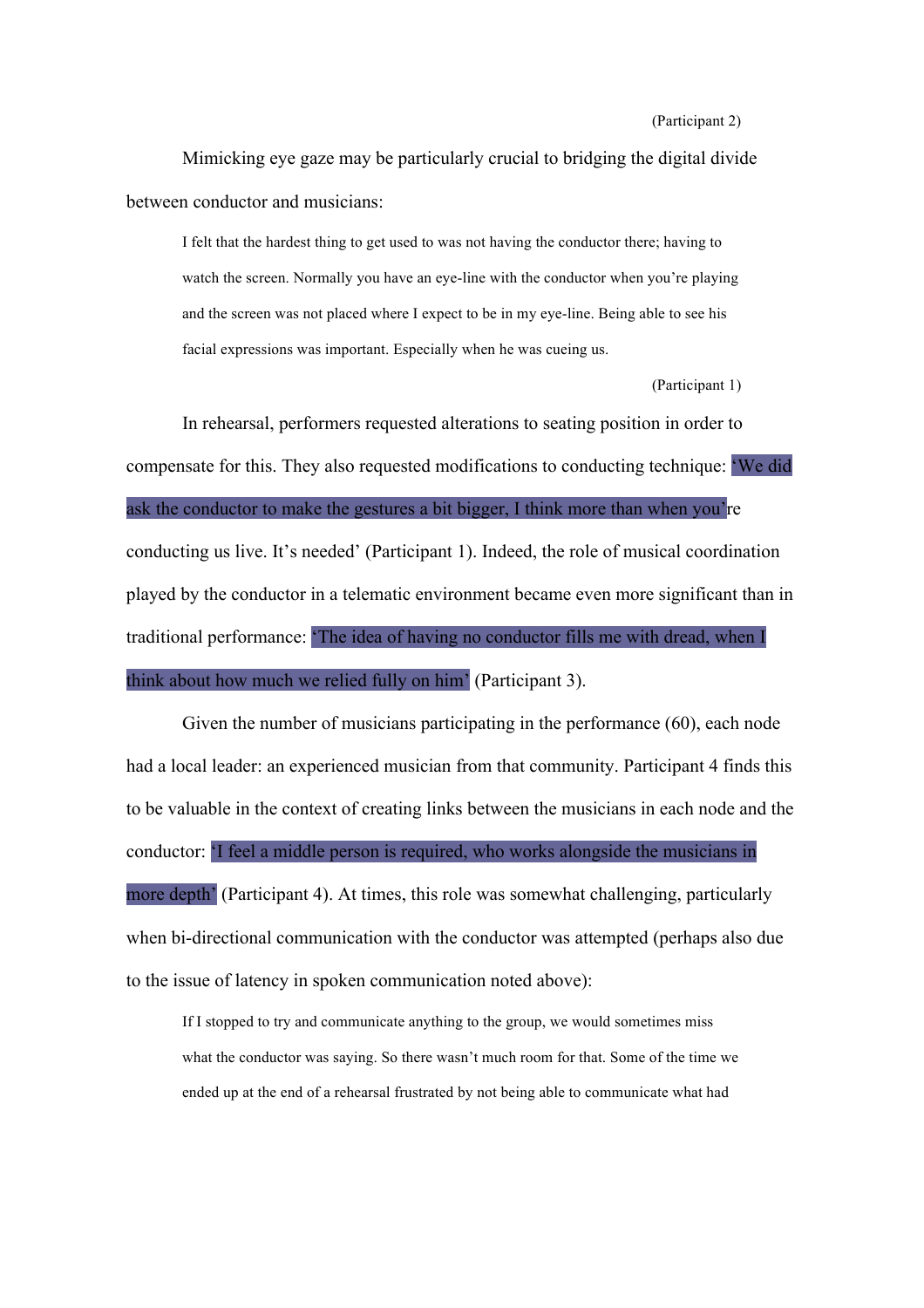happened because if I did communicate with the conductor I would have to put my hand up, get his attention, and disrupt the flow of the rehearsal.

(Participant 3)

Further, due to the wide camera angles employed in the project, Participant 2 reports that 'There was less contact amongst the leaders of the sections than there would have been otherwise'. This too adds to the reliance of all musicians on the conductor.

### *Inter-performer relationships*

All four participants also commented on their visual experience of other remote musicians, noting that higher detail might create a greater sense of connection.

You just thought "oh there are some musicians there". We couldn't really see faces [...] I feel facial expressions in a musical performance play a vital role […] If you had somebody with a camera at the other end, zooming in and out, you could pick up individual faces as well; I think that would have helped.

(Participant 4)

However, Participant 4 also notes that perhaps 'Some of the players might have been put off by it' (Participant 4) and suggests potentially limiting this to rehearsals, when musicians are meeting one another. The lack of detail created through the use of a static, wide-angle camera was further augmented by screen equipment in some locations.

We found the screen quite small. We just had the flat screen TV and we could really have done with a bigger screen. In Truro [the largest venue], there were things that we didn't actually see; we could hear them, but we didn't see them. I think to make the experience of playing together better, in general, bigger screens would make us feel more a part of it.

(Participant 1)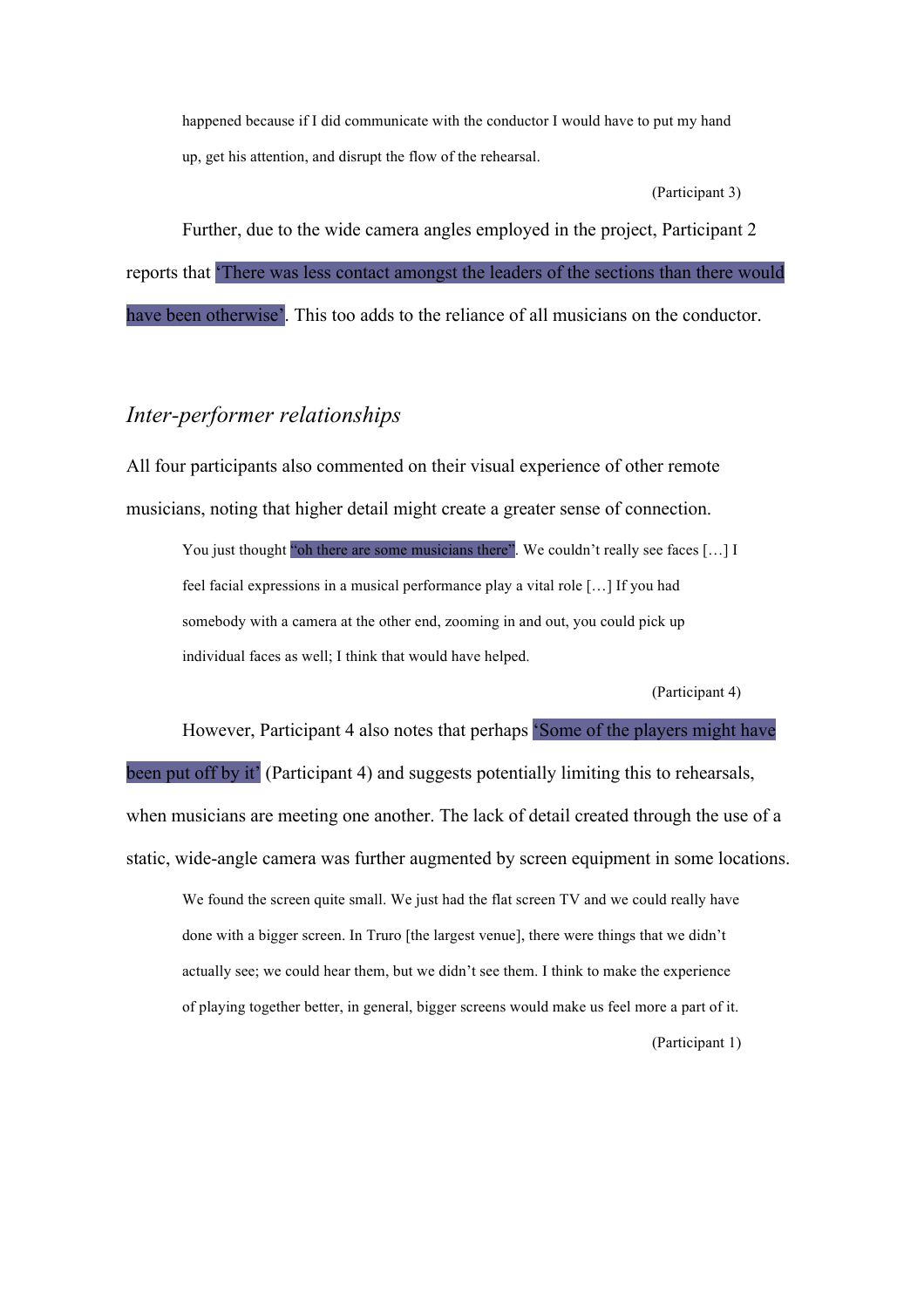Also challenging was adequate audio monitoring of remote musicians, with three participants commenting on a difficulty at times hearing other musicians over the sound of co-present performers. The positioning of speakers in front of screens also reduced the sense of immersion for performers.

Some parts weren't loud enough, and you sometimes didn't get a sense of being in the middle of the orchestra because of the sound coming from the direction of the speakers, whereas in an orchestra some sounds would have been behind us.

(Participant 1)

This difference in sound quality points to a key difference in experience in contrast to playing in a traditional orchestra:

There were particular evenings where the volume was lower than at other times. What we wanted was to feel immersion, the sense of being immersed in sound, which is of course what happens when you're in the middle of an orchestra. So it would be helpful to have some spatialization; something going on behind.

(Participant 3)

Despite these challenges, participants report that, as rehearsals progressed, the online environment became more familiar: 'By the time we got to the concert, we actually got very used to it; playing online felt almost normal. In fact, quite, quite natural' (Participant 1). This in turn led to the capacity for meaningful musical interaction across the network:

When the sound was right, we felt really connected, really uplifted and thrilled by that whole collision of music. From that point, we experienced music making. Every time we got together in the online environment, the moment that there was a musical exchange it was hugely thrilling; the delight was almost more than you would get if you were just in a room together where you expect that to happen.

(Participant 3)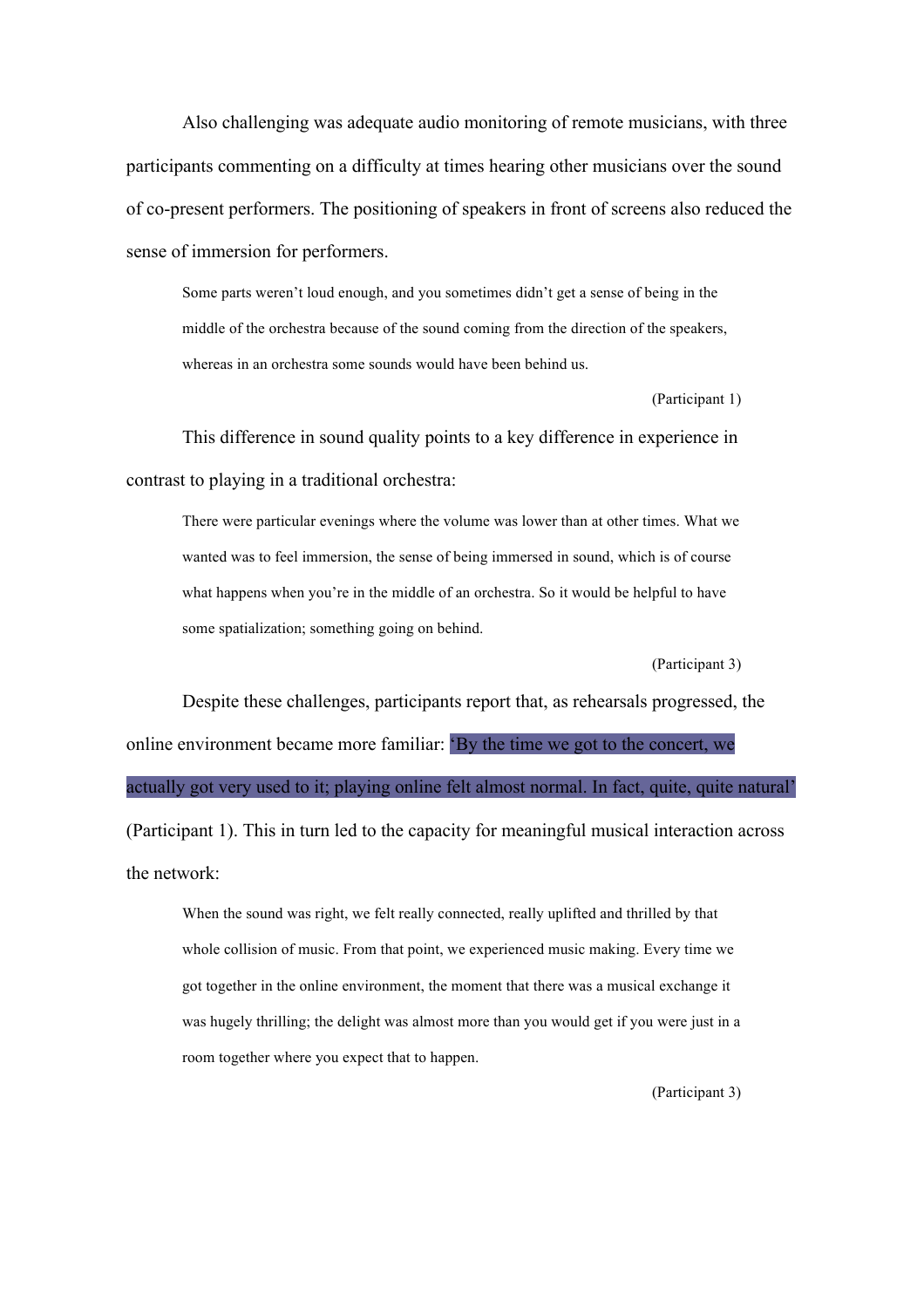The sense of community between locations also developed as the project progressed:

I thought the concert went marvellously well. At the end of the performance there was a real sense that we wanted to meet. For me, I particularly wanted to meet the flautists, and I think that was because there was a spark between our node and the flautists. There was a real sense of wanting to connect, to be able to share the experience, and say 'wow,' 'wasn't that amazing,' 'how did you feel about that?'.

(Participant 2)

That such a desire emerged suggests the formation of an initial, meaningful relationship online. However, it also exposes the limitations of online community forming: Participant 2 now wants to meet in person in order to have that conversation, but of course this may well be prevented by the very remoteness that gave rise to the connection in the first place.

### *Repertoire*

Online Orchestra commissioned three new works for its pilot performance: *In Sea-Cold Lyonesse* by John Pickard, *Re-Tracing* by Jim Aitchison and *Spiritus Telecommunitas* by Federico Reuben (see Rofe and Geelhoed 2017). The pieces were written specifically to work in a telematic context, taking account both of the spatial distance of musicians and the temporal manifestation of this distance through latency. It is striking that – despite the many unusual aspects of the telematic environment that could have been raised – participants' comments on the pieces themselves emerged as a dominant theme in the interviews. This focus on the musical content is an indication that, notwithstanding the disparate locations, being surrounded by technology, and unusual relationships between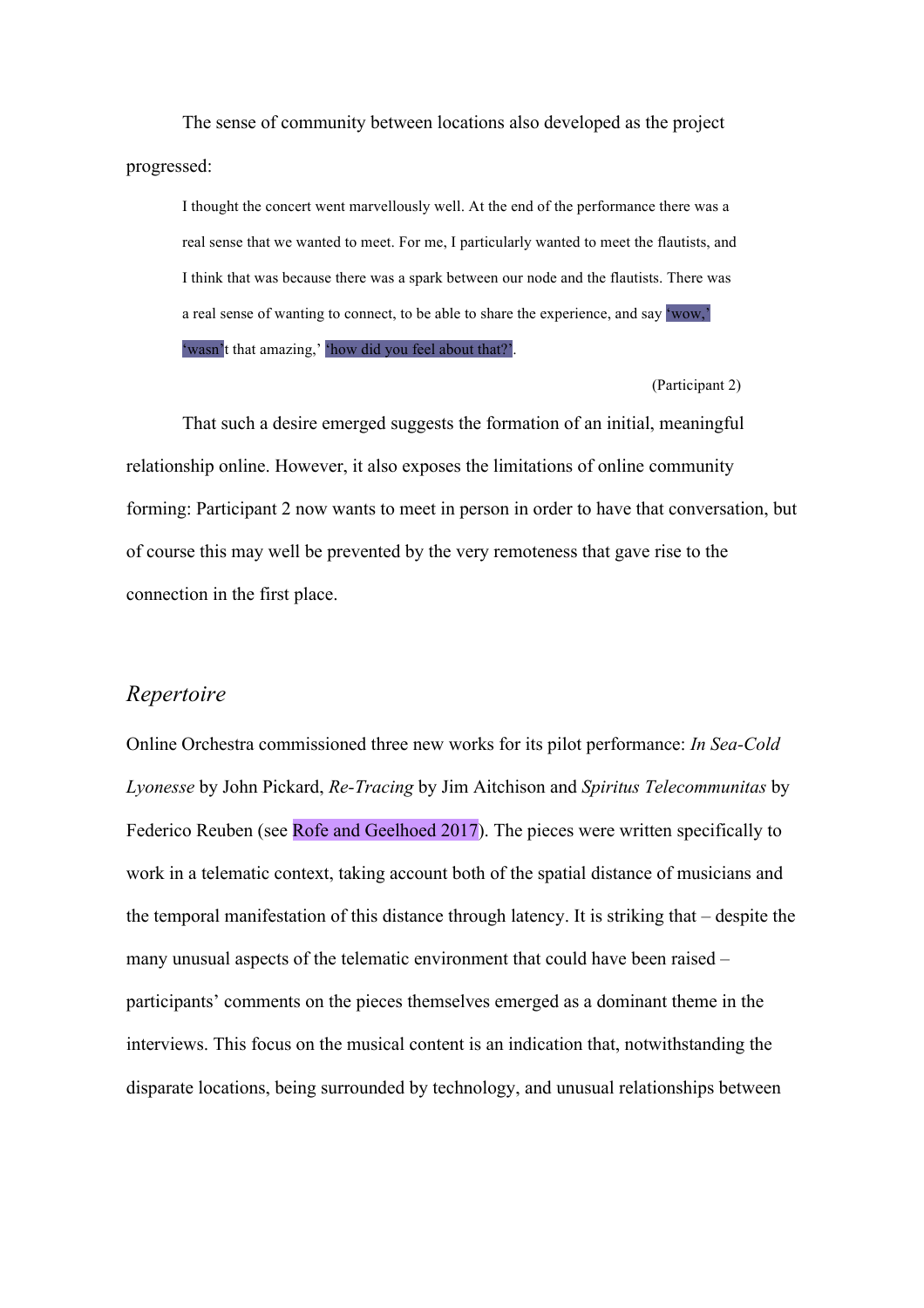performers, conductor and audience, it is still the music itself that remains the phenomenon that is most salient to participants. Their comments were couched in terms of the telematic environment, but arguably do not describe an experience any different from a real-world amateur ensemble experiencing music.

All four participants agreed that Pickard's work was pitched most successfully with respect to the musical abilities of the young and amateur performers who made up the ensemble. Participant 1, for instance, states that her pupils  $[...]$  found [Pickard's] easiest and it's because you could latch on to it; you could feel where you came in. If you got a bit lost, you could feel where the next phrase was' (Participant 1). Likewise,

I think that John Pickard's piece was the one that everybody got into most quickly. It was the most traditional: people were able to understand the music fairly instantly, and have a sense of the metaphorical language of the music, as well as the notational language of the music.

(Participant 3)

By contrast, the more contemporary aesthetic, and technical complexity, of Reuben's work presented a significant challenge to performers.

It was experimental; in places strange and technically challenging. The music was difficult; many had never been confronted with this type of repertoire before. It was vital to play and hear the music with different ears.

(Participant 4)

Participant 1 shares this perception: 'If you got your timing wrong and you missed your entry, there were no points where you all came together and you could feel where you were' (Participant 1).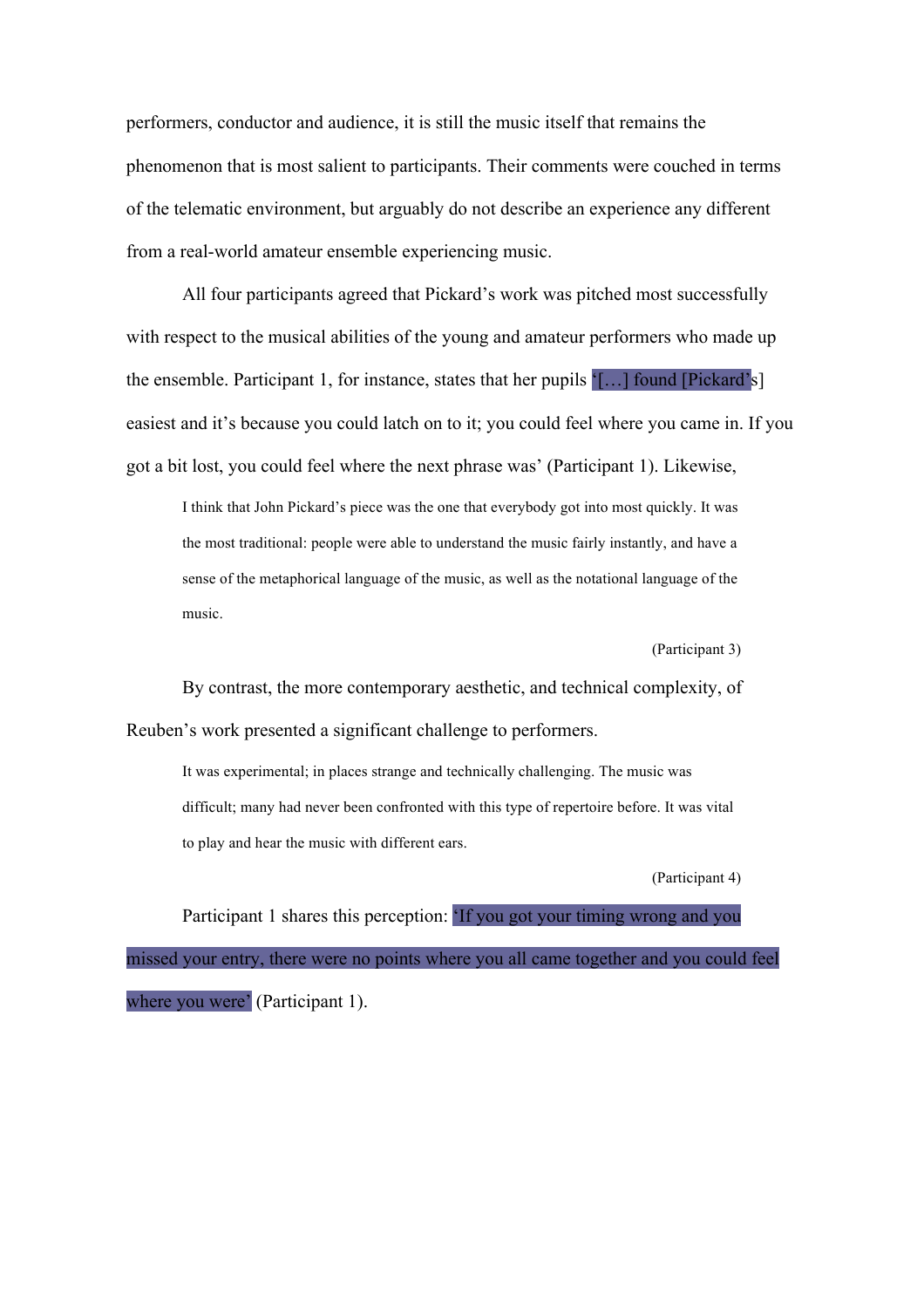Some comments did relate more specifically to the appropriateness of repertoire to a telematic environment: the slow-paced nature of Aitchison's piece was regarded to be well suited to its online context:

Jim Aitchison's piece similarly worked very well, once everybody heard it go together as a whole piece. It was very beautiful, and the fluidity of that piece was extremely beautiful in that environment.

(Participant 1)

In particular, its sparse and less rhythmically complex content was felt to enable greater capacity to hear remote musicians.

[Telematic music] needs more space so you can hear the others. I thought [Aitchison's piece] worked really well because it is sort of more atmospheric and it's not about timing so much, where things have to be together.

#### (Participant 2)

All four participants commented that Pickard's and Aitchison's works enabled a greater sense of connectedness. The ensemble felt more able to immerse themselves in this music because of the familiarity of its (tonal) language and the lesser complexity of its content.

If you want to bring the element of connecting with the other ensembles more, then it needs to be where you can respond to what you hear and not just having one focal point – the conductor.

#### (Participant 4)

Again, whether or not such observations are unique to a telematic context is debatable. In any case, the extent to which the musical language was familiar to participants was clearly an important part of their experience.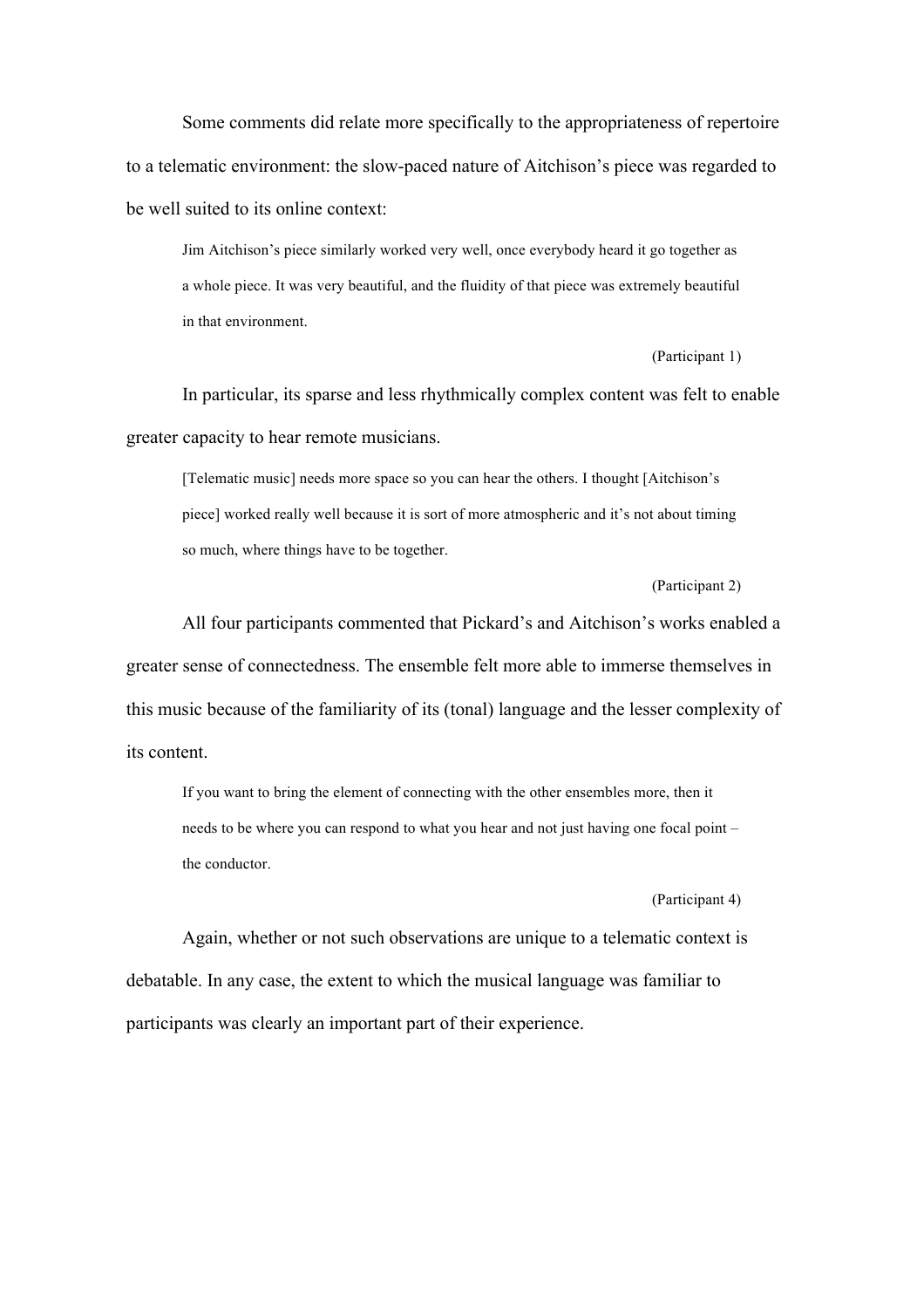# Discussion

# *Context and potential*

It was clear from the interviews that participants actively felt the impact of their remote geographical location as a barrier to engaging in musical ensembles, which led to excitement at the potential offered by telematic performance. The potential of network technology to promote inclusion of and connection between remote communities is clear (see Warren 2007), and the community of practice that it promises is tapping into a tangible need.

At the same time, music-making can promote cohesion *within* communities just as much as it can do so *between* communities (Gibson et al. 2010; Duxbury and Campbell 2011; Thomas et al. 2013; Bell and Jayne 2010; McHenry 2011), leading to a duality wherein the local is complemented by the global and *vice versa*. While participants reported a sense of excitement at being involved in a potentially global community, as well as the desire to make real-world connections subsequent to the performance, there was also a desire to retain the existing localized community of practice. This tension between the local and the global not only points to the challenge of retaining a sense of identity in the face of seemingly limitless possibilities of communication, but also – perhaps paradoxically for a project that seeks to overcome the problems associated with geographical isolation – 'whether the flip-side of remoteness [is] a local cultural distinctiveness, a proximity rather than isolation' (Gibson et al. 2010: 27). Indeed, although isolation in the context of ensemble performance is a challenge, creative practitioners in general often actively seek out isolation in the hope of 'finding creative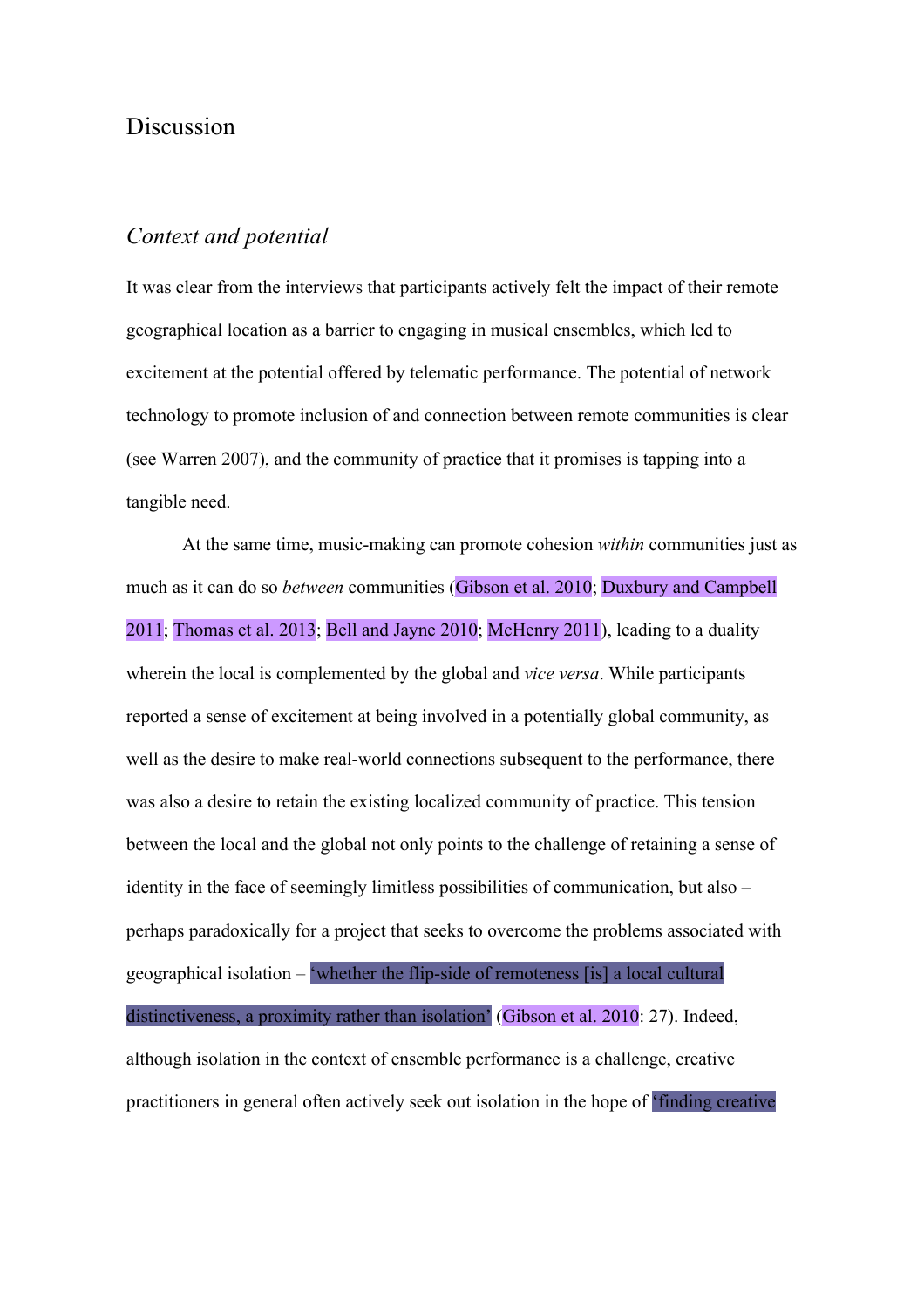inspiration away from high rents and homogeneity of urban areas […] and particular 'place' strengths such as strong regional cultural networks and economies' (Roberts and Townsend 2015: 3).

The new community formed by Online Orchestra is both virtual (in the sense that it takes place online) and face-to-face (in the sense that it takes place via audio-visual streaming rather than, say, social media or an Internet chat room), and consideration of online performance environments may need to bridge both of these aspects (see Plant 2004; Dede 2004; Akoumianakis and Alexandraki 2010; Akoumianakis 2011). To some extent, holding both in tension is part of the challenge when first entering a telematic environment, as Tanzi observes:

Online communication implies a different curve of cognitive parameters: while learning how to manage the flow of information coming from that reality, one has to balance the divergence between online and offline narratives. It is the matter of living in a composite reality that – as Virilio points out – requires the development of a sort of  $\frac{1}{2}$  stereo perception' of events that relies on two separate orders of reality […] We should ask ourselves whether the appearance of artificial features of musical spaces is going to be an addition to, or simply a replacement of the 'natural' ones.

#### (Tanzi 2003)

In all cases, musicians in Online Orchestra were able to adapt and flourish in the online environment, but it took time to become familiar with the technology. Overall, there is a sense that issues may lie more in performers' own preconceptions than in the system itself. It is interesting to note that the participants quoted above locate their responses in terms of time: 'by the time we got to the concert'; 'when the sound was right'; 'at the end of the performance'. This may suggest that performers' experiences change over time, from a more disparate, less comfortable engagement early on to an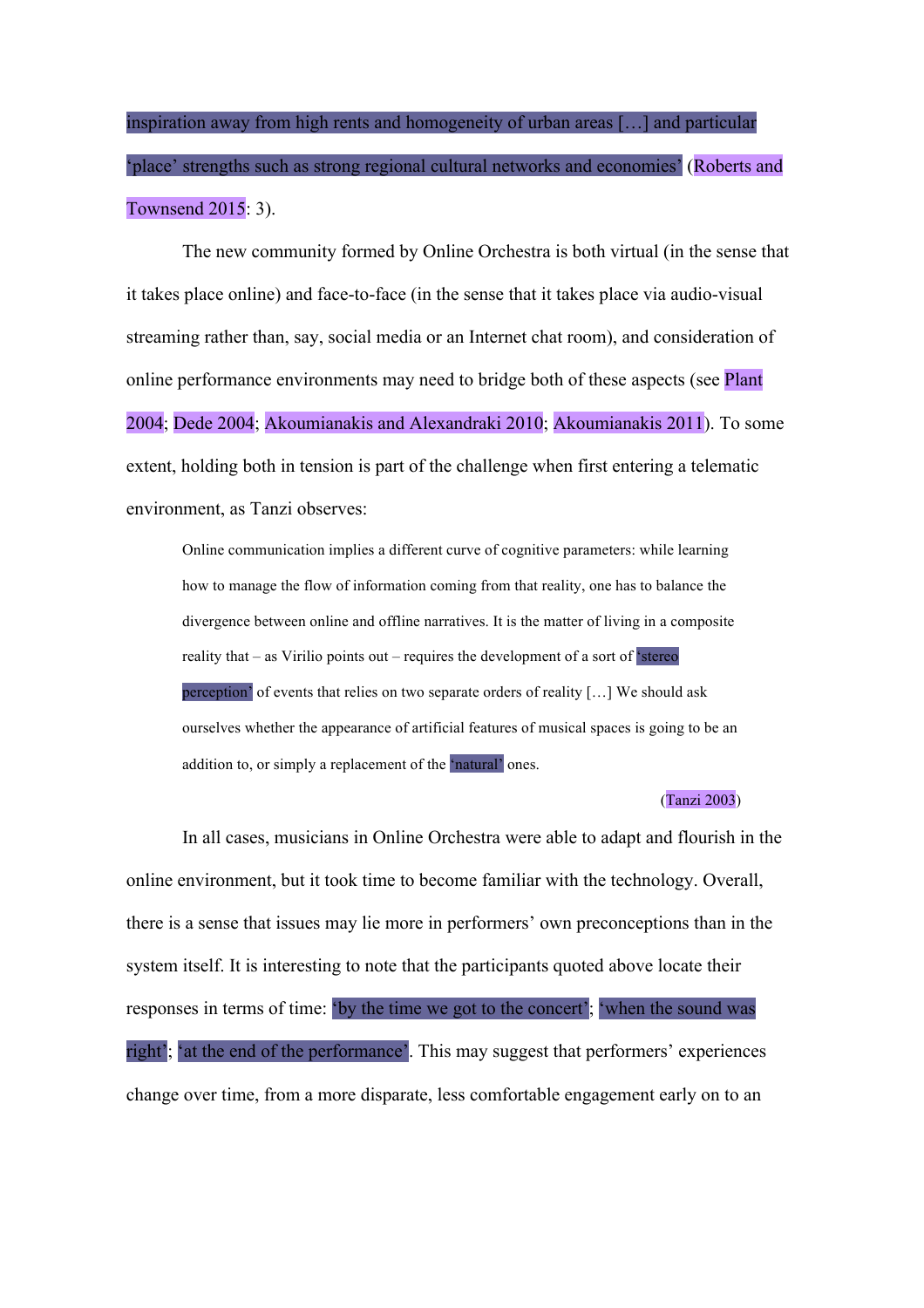increasingly immersed and familiar experience. Despite some expressions of trepidation, all participants were able to embrace and feel comfortable in the new environment by the time of the performance. Future research could investigate the nature of these processes of familiarization in more depth; in particular, tracking performers longitudinally as they enter, become familiar with, and finally embedded in, a new telematic community would shed light on any particular barriers or critical incidents that performers undergo as they engage in telematic performance.

For performers, then, negotiating this transition from a locally based, real-world community of practice, by necessity limited in scope, to a global, virtual environment, there may understandably be some sense of discomfort or readjusting. These issues of how the local community of practice (in the context of Online Orchestra, the individual node) relates to the global (the ensemble as a whole) raise questions of how and whether it is desirable or inevitable that these boundaries remain fixed or fluid. Rather than adopting a deficit model of remoteness, telematic performance can, and perhaps should, seek to reinforce community at the local level, acting in a telematic context to reinforce local communities of musicians whilst also building new inter-nodal collaboration. A particular aim of Online Orchestra was to connect existing groups, rather than individuals, and this initial evaluation suggests that approach to be sound.

# *Performing in a latency-rich environment*

Another key aim for Online Orchestra was to develop a system that controlled latency to the point where musicians could perform relatively traditionally in terms of conductorscore-rhythm relationships. Participants' responses confirm overwhelmingly the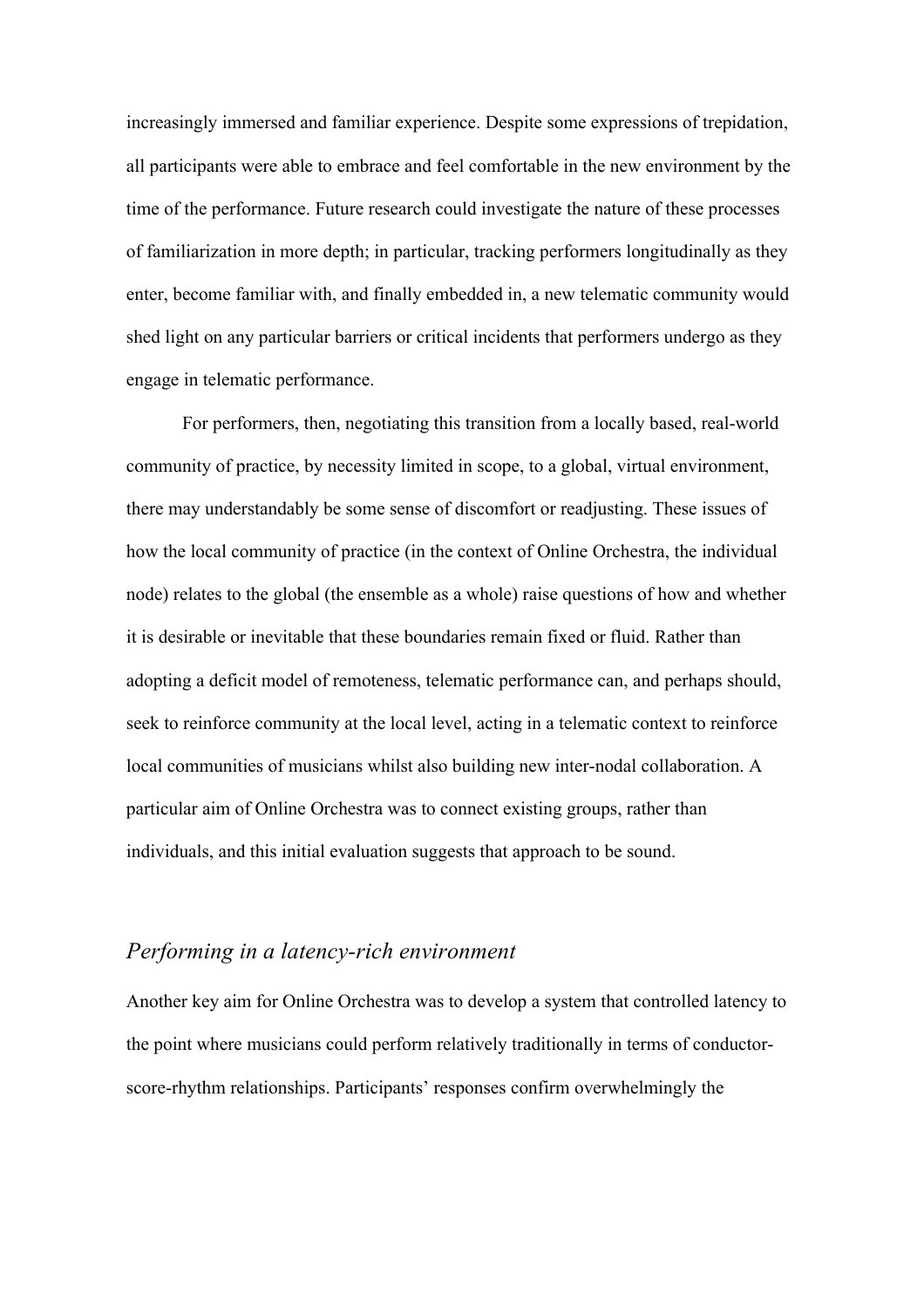feasibility of making music in latency-rich environments: participants did not raise a single instance in which latency inhibited their music-making, and indeed most did not mention latency at all during interview. That Participant 1 was able to conclude that, by the time of the performance, 'playing online felt almost normal. In fact, quite, quite natural', is testament to the viability of Online Orchestra's approach to handling latency (see Rofe and Reuben 2017). More generally, this is very encouraging for the broader feasibility of telematic performance in community contexts: latency control – rather than latency reduction – does not require specialist equipment or high bandwidth and indeed can be implemented over any geographical distance. This in turn enables a wide array of potential users to take part in telematic performance.

Latency was, however, noticeable during spoken interactions between conductor and musicians, and future applications of this technology may benefit from 'push-to-talk' functionality, that enables a momentary reduction in latency, and a way of musicians attracting the conductor's attention within larger groups.

# *Musical relationships in a telematic context*

The community of practice of a musical ensemble as a whole is made up of a series of smaller groups and individuals, all of whom are interacting between one another as well as with the whole. This is of course true for any given ensemble, but is arguably more the case with a telematic ensemble than with a traditional orchestra, given its dispersed and multi-facted nature. Given this distributed environment, a key question for the success of Online Orchestra is the extent to which these multiple interactions could work together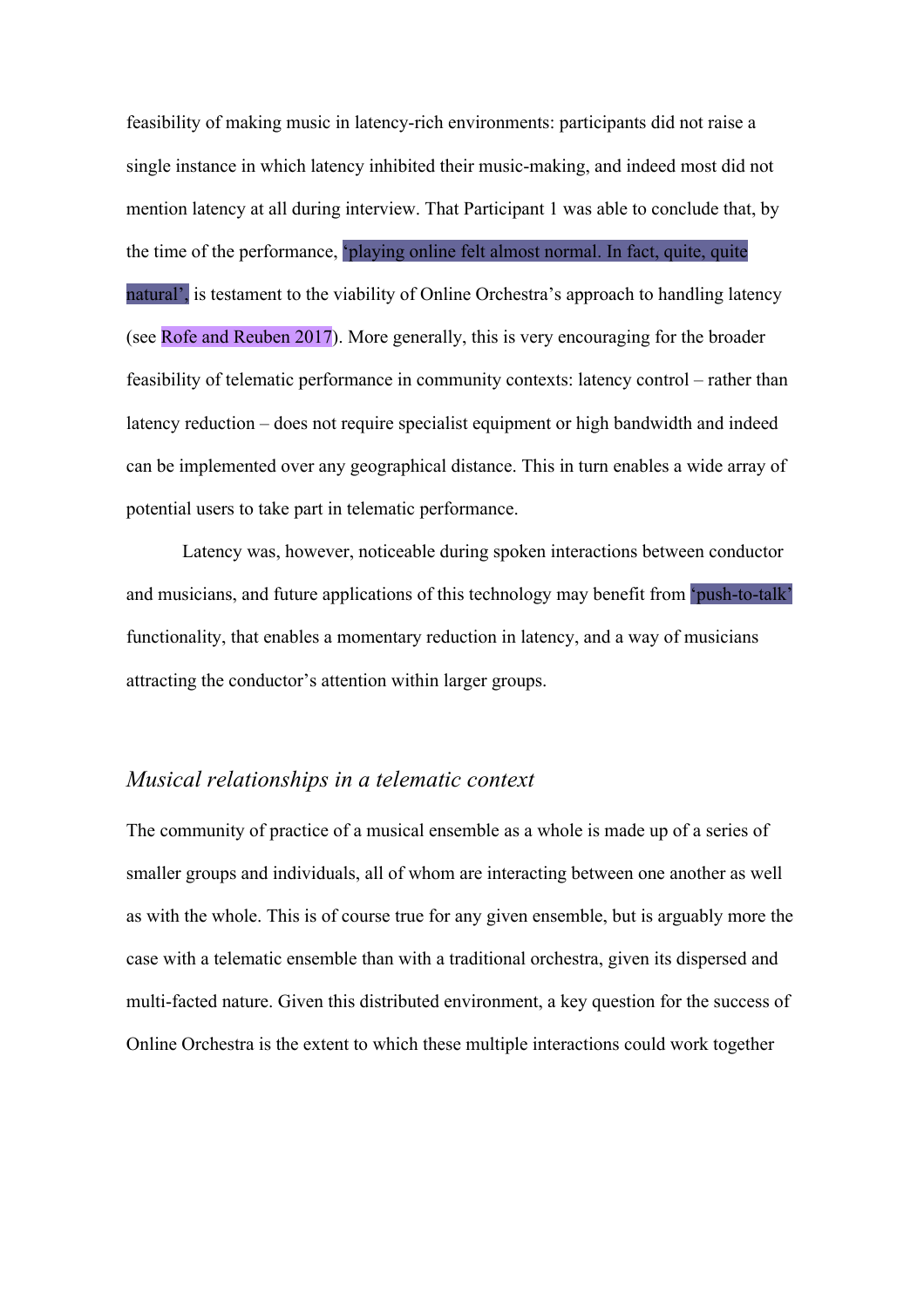not only smoothly and effectively, but in a way that led to a high-quality musical experience for all performers.

Online Orchestra's approach to telematic performance involves a technical and compositional solution to latency – a programme that locks latency to musical tempo, and works that are written for a latency-rich environment. But it is the conductor who brings this system to life, in rehearsal and in performance. Indeed, significant demands are placed upon the conductor in order to shield performers from the potentially disruptive effects of latency on music-making (see Hargreaves 2017). This is one of many solutions to working in latency-rich environments, and of course alternatives could include an active engagement with the latency on the part of performers. Participants in Online Orchestra clearly valued – and indeed relied heavily on – the conductor as the glue that held the remotely located groups of musicians together. Relative to the context of traditional performance, participants in fact note an increased reliance on the conductor: a point of familiarity in an otherwise unfamiliar musical world. This in turn brings practical challenges to musicians, who must adapt quickly to working with a 2D televisual image of the conductor, rather than a 3D person who can be viewed peripherally: a process that clearly proved to be difficult at first, though ultimately achievable. Performer–score– conductor sightlines were particularly important in this regard, again, even more so than in traditional performance.

The reduced sense of immersion in the sound, due partly to monitoring levels and perceptible details, and partly to the directional nature of sound produced by speakers, also seemed to require significant adjustment of expectations, as did the reduced capacity to see in detail musicians in other nodes. Participants were able by the end of the project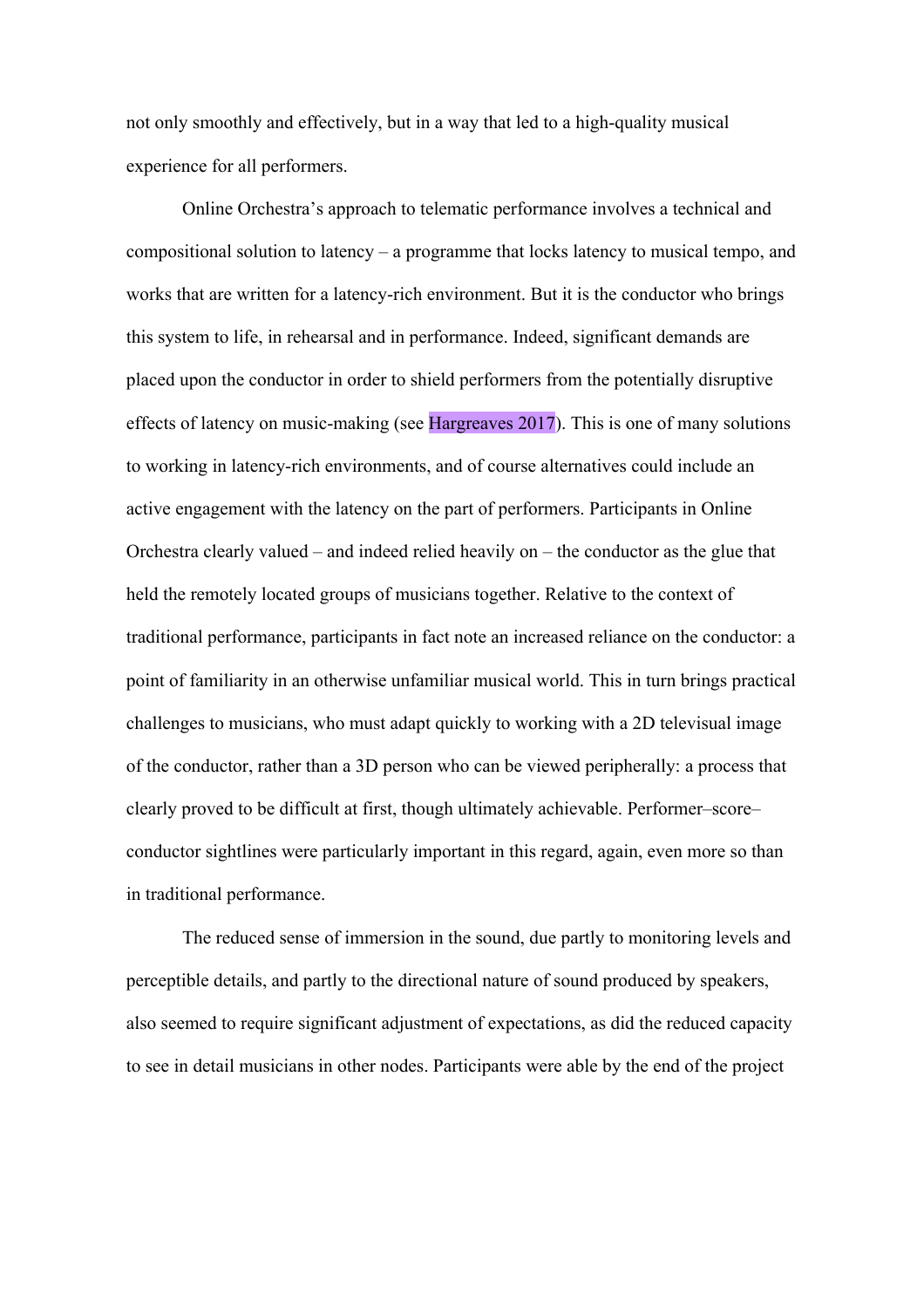to feel musically connected to other nodes – to be performing 'together' – but interpersonal relationships were felt not to be as strong as would be possible in traditional music-making.

Much research has stressed the importance of the relationships between musicians, including the non-verbal, bodily cues and gestures that go to make up a musical performance, whether communicative or incidental (Moran 2013; Davidson 2009; Biasutti et al. 2013; Keller 2013; Williamon and Davidson 2002; Camurri et al. 2005; Palmer 2013) and the social interactions between players (Davidson and Good 2002; Keller 2014; Keller et al. 2016). Indeed, making music together is an inherently shared experience, when a 'sharing of the other's flux of experiences in inner time [during a piece] constitutes [...] the experience of the "we" which is at the foundation of all possible communication' (Shutz 1951: 94). Performers working together will aim to achieve what Sawyer has described as 'group flow' (Sawyer 2006: 160), where group creativity is essential as 'you're either making music or just playing notes' (Faulkner 1983: 74 cited in Sawyer 2006: 160). Despite the physical distance between Online Orchestra performers and the more disjointed nature of their communication, there is evidence from this study that, for some participants at least, players were certainly making music rather than just playing notes: 'When the sound was right, we felt really connected, really uplifted and thrilled by that whole collision of music. From that point, we experienced music making' (Participant 3).

In general, participants were not in fact overly concerned with the presence of peripheral equipment, nor did they raise the issue of audio and visual quality, suggesting broad satisfaction with the final solution: having a screen per node and a mono mix-down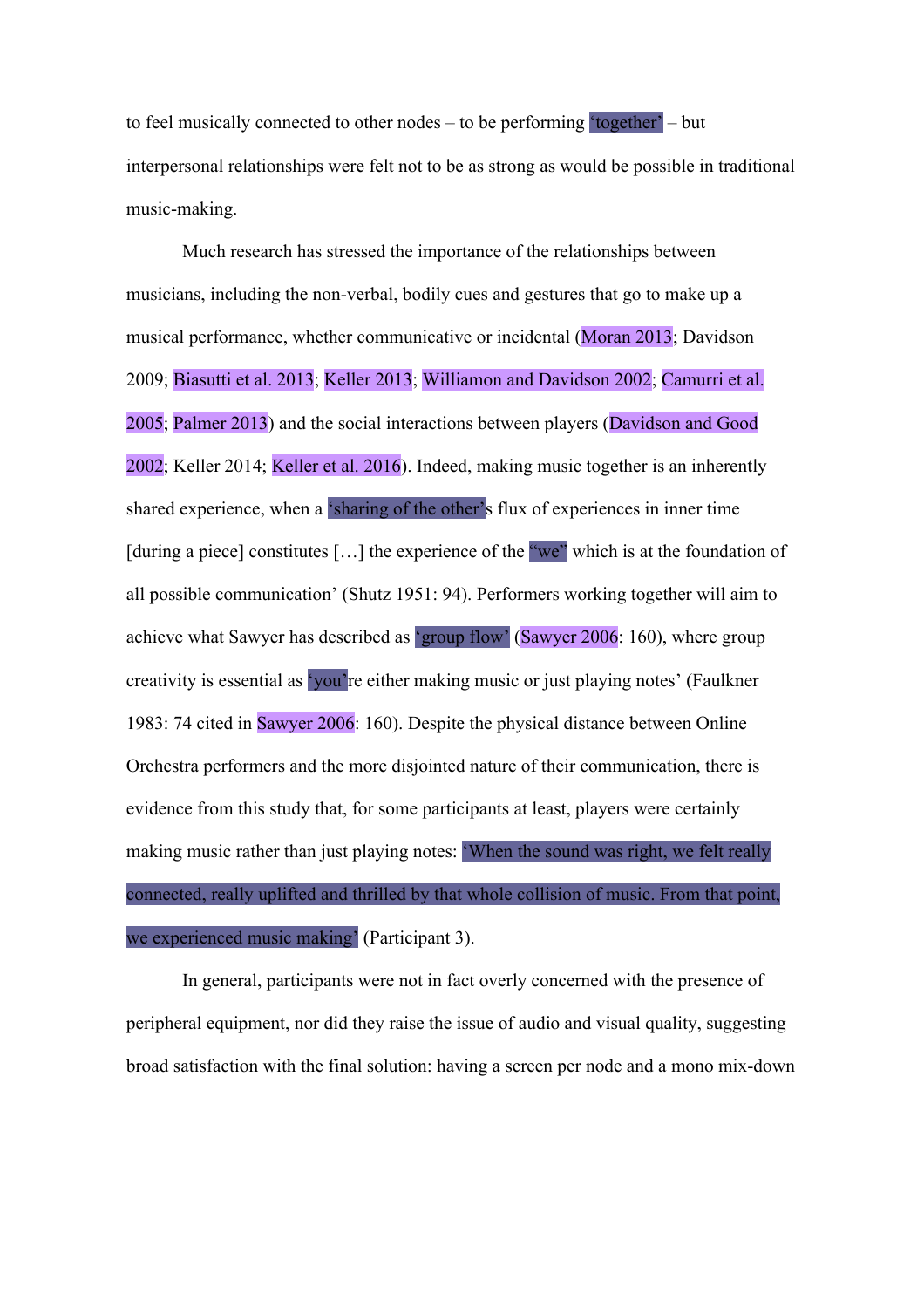of audio from each node, for instance. However, there is clearly scope for further fine tuning of peripheral equipment in order to improve the experiences of musicians. In particular, improved audio monitoring is needed, such that musicians have a more immersive experience. This might take the form of additional speakers, perhaps in a surround format, real-time mixing by sound engineers (or indeed this could be accomplished algorithmically) to enable greater consistency in monitoring levels, or additional in-ear monitoring. More dynamic camera usage is also proposed as having potential to create greater interpersonal connection between nodes, particularly if closeups of individual musicians were possible; multiple, switchable cameras could be deployed to achieve this relatively simply (see Johnson et al. 2015). Further development of a layout that allowed a greater sense of connection between co-present musicians and audience members may also be desirable and could be implemented, for instance, through separate visual monitoring of the conductor for the benefit of musicians such that they could face the audience in a more traditional format.

### *Repertoire*

In the context of the unfamiliar online environment, participants had a strong preference for the more familiar musical textures and tonal harmonies of Pickard's work – a point of familiarity in an otherwise challenging musical experience. That said, part of the opportunity brought about by telematic performance is educational, with a view to pushing musicians in terms of technique and exposure to new types of music. As such, the successful performance of Reuben's work marks a significant achievement in its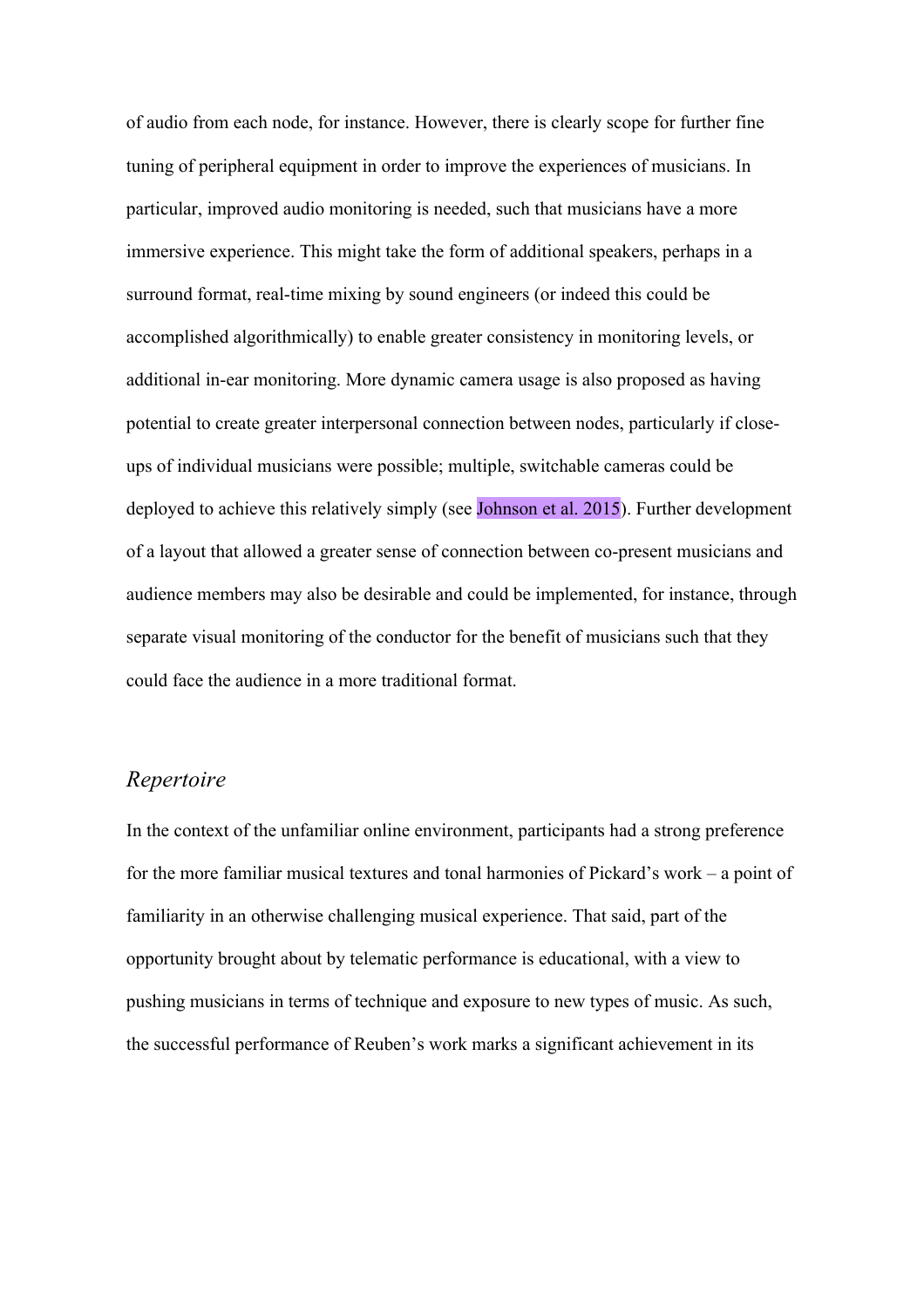demonstration of telematic performance as a teaching tool, as well as a vehicle for participative musical experience.

However, it is interesting to note that coming to terms with a new environment led participants to resituate their perceptions of the pieces they were playing. Their framings were cast in terms of the suitability of the pieces to be played online, but in fact their observations were arguably little different from any young or amateur musicians' reactions to playing traditional, tonal, technically simpler pieces in contrast to more difficult, atonal works. In practice, the ensemble successfully performed all three works, suggesting that a wide range of repertoire can be achieved in an online context using latency-control technology. In any case, it is clearly vital – as in any performance – that musical materials are well matched to the abilities of performers, stretching them sufficiently that the experience allows growth, but ensuring that this growth is ultimately achievable, and enjoyable in the process.

# Conclusion

As outlined in Rofe et al. 2017, in this special issue, participation in ensemble performance has been shown to have wide-ranging benefits, both to music development and to participants' broader well-being. Yet participants in Online Orchestra note that music-making opportunities in their remote locations remain rudimentary. This results in limited choice in instrumental tuition due to the low numbers of available music teachers, limited capacity to perform in larger ensembles due to the low numbers of musicians, and limited progression opportunities due to the dispersed nature of ensembles.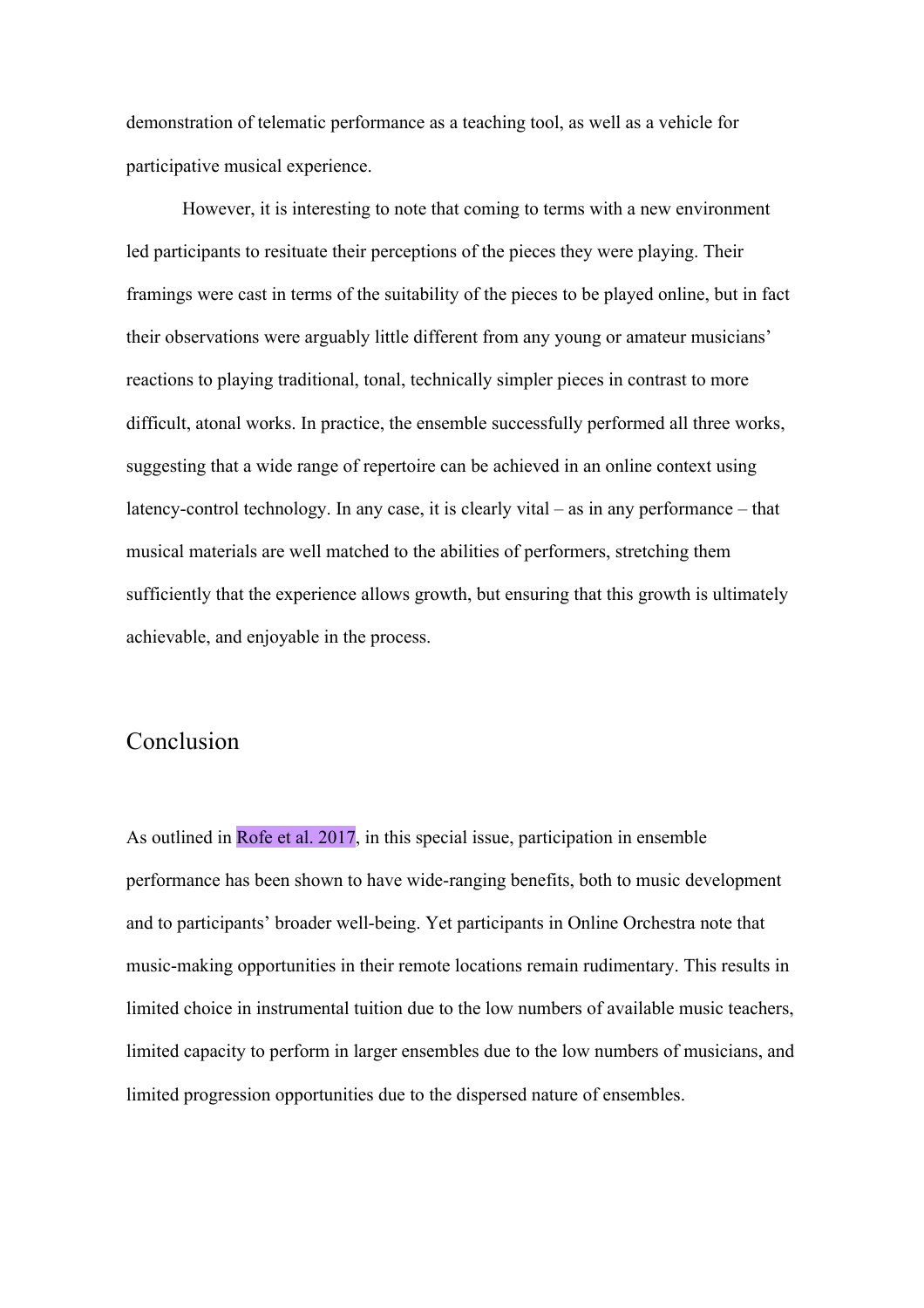Interviewees' experiences of Online Orchestra are frequently formed in the context of experience of traditional, off-line music-making. This is manifest in their descriptions of the opportunities offered by telematic performance, which are overwhelmingly defined in the context of what is not currently possible in traditional performance; access to a wider range of music-making opportunities and access to a wider pool of musical collaborators (both within Cornwall and globally) are seen to be the key potential benefits of telematic performance. Those benefits, though, come with an attendant desire to preserve the identity and solidarity of local communities of musicians, giving credence to Online Orchestra's decision to connect groups of musicians, rather than breaking apart local ensembles in order to enable individuals to connect and make music online. In this way, telematic performance has the capacity to augment existing opportunities, rather than to replace them. However, detailed observations by participants also evidence a difficulty adapting to the online environment, and these observations are again framed in the context of traditional musical experience.

The journey taken by participants in Online Orchestra can be summarized as a great willingness to experiment with the technology, an initial phase of unfamiliarity, and a process of adaptation that ultimately led to highly successful performance. In many ways, Online Orchestra's design solution models a traditional orchestral experience, with musicians following scores, led by a conductor, playing compositions in which individual parts come together to form a broader musical whole. These decisions served as sources of familiarity to performers, allowing a musical practice that mirrors traditional performance, but also gave rise to challenges, as an online experience will never feel the same as real-world music-making. But in all cases these were decisions as opposed to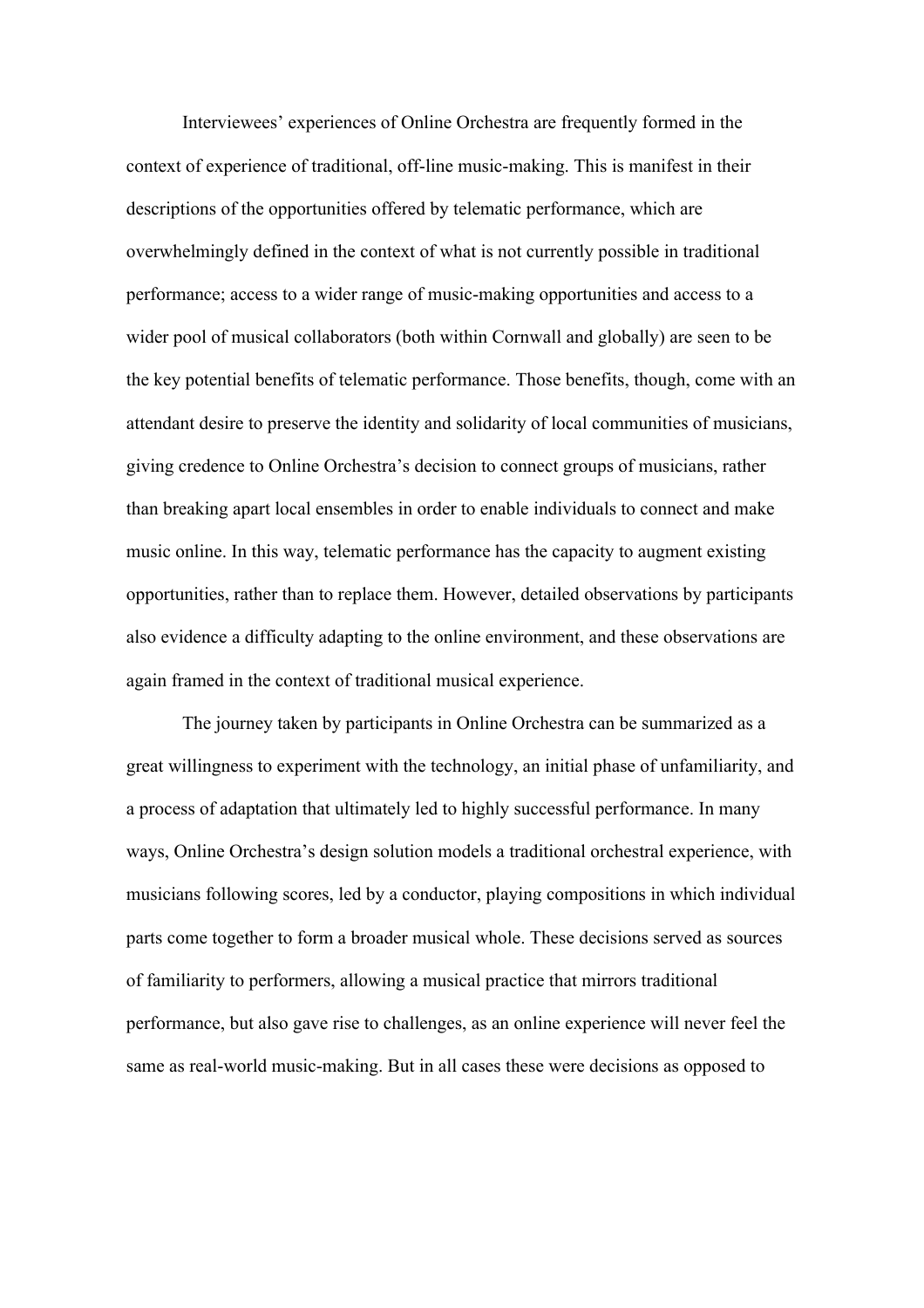requirements of working in a latency-rich environment; future telematic performances of this type may benefit from exploring more bespoke means of coordinating the musical ensemble, from the use of digital cuing, to animated scores, to group improvisation.

However, most significant in participants' responses is confirmation of the feasibility of Online Orchestra's two-part solution to latency management, which enabled music-making in a latency-rich environment in a way that did not affect the musical experience. This in turn suggests the longer term feasibility of telematic performance in community contexts in which bandwidth and equipment limitations do not enable latencies below the threshold of perception. As such, there is significant potential for telematic performance to increase opportunity and access to music-making for people living in remote locations, or indeed for any other musician (for instance, people with mobility problems, or those confined to their homes, hospitals, prisons and so on) for whom travel prohibits participation.

In order to realize that potential, a pertinent question emerges: how credible is it that schools and/or community groups might take part in telematic performance on a regular basis? This remains to be seen, but participants' responses suggest that, given a click-and-go software and a relatively simply hardware set-up, regular participation would not only be possible, but would be readily adopted. That several participants – unprompted – raised the possibility of paying for such a service suggests real appetite here, and the potential for a significant solution to the challenge of making music in remote communities.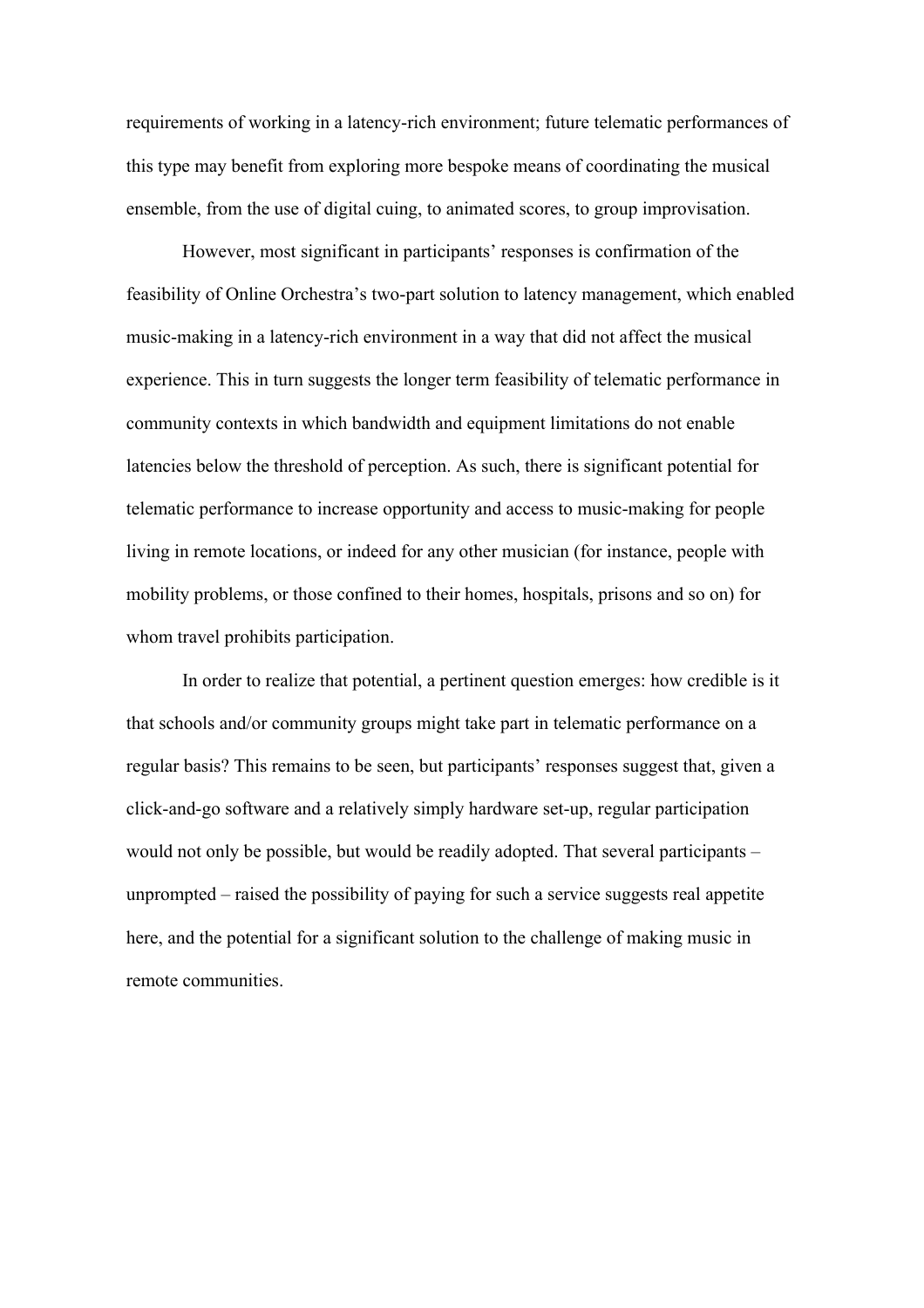## References

Akoumianakis, D. (2011), 'Recurrent interactions, acts of communication and emergent social practice in virtual community settings', in B. Daniel (ed.), *Handbook of Research on Methods and Techniques for Studying Virtual Communities*, New York: Information Science Reference, pp. 34–60.

Akoumianakis, D. and Alexandraki, C. (2010), 'Understanding networked music communities through a practice-lens: Virtual "tells" and cultural artifacts', *Proceedings, 2nd International Conference on Intelligent Networking and Collaborative Systems, INCOS 2010*.

- Bell, D. and Jayne, M. (2010), 'The creative countryside: Policy and practice in the UK rural cultural economy', *Journal of Rural Studies*, 26:3, pp. 209–18.
- Biasutti, M., Concina, E., Wasley, D. and Williamon, A. (2013), 'Behavioral coordination among chamber musicians: A study of visual synchrony and communication in two string quartets', in A. Williamon and W. Goebl (eds), *Proceedings of the International Symposium on Performance Science 2013*, Brussels: European Association of Conservatoires, pp. 223–28.
- Camurri, A., Volpe, G. and Leman, M. (2005), 'Communicating expressiveness and affect in multimodal interactive systems', *IEEE MultiMedia Archive*, 12:1, pp. 43–53.
- Davidson, J. (2008), 'Movement and collaboration in musical performance', in S. Hallam, I. Cross and M. Thaut (eds), *Oxford Handbook of Music Psychology*, Oxford: Oxford University Press, pp. 366–75.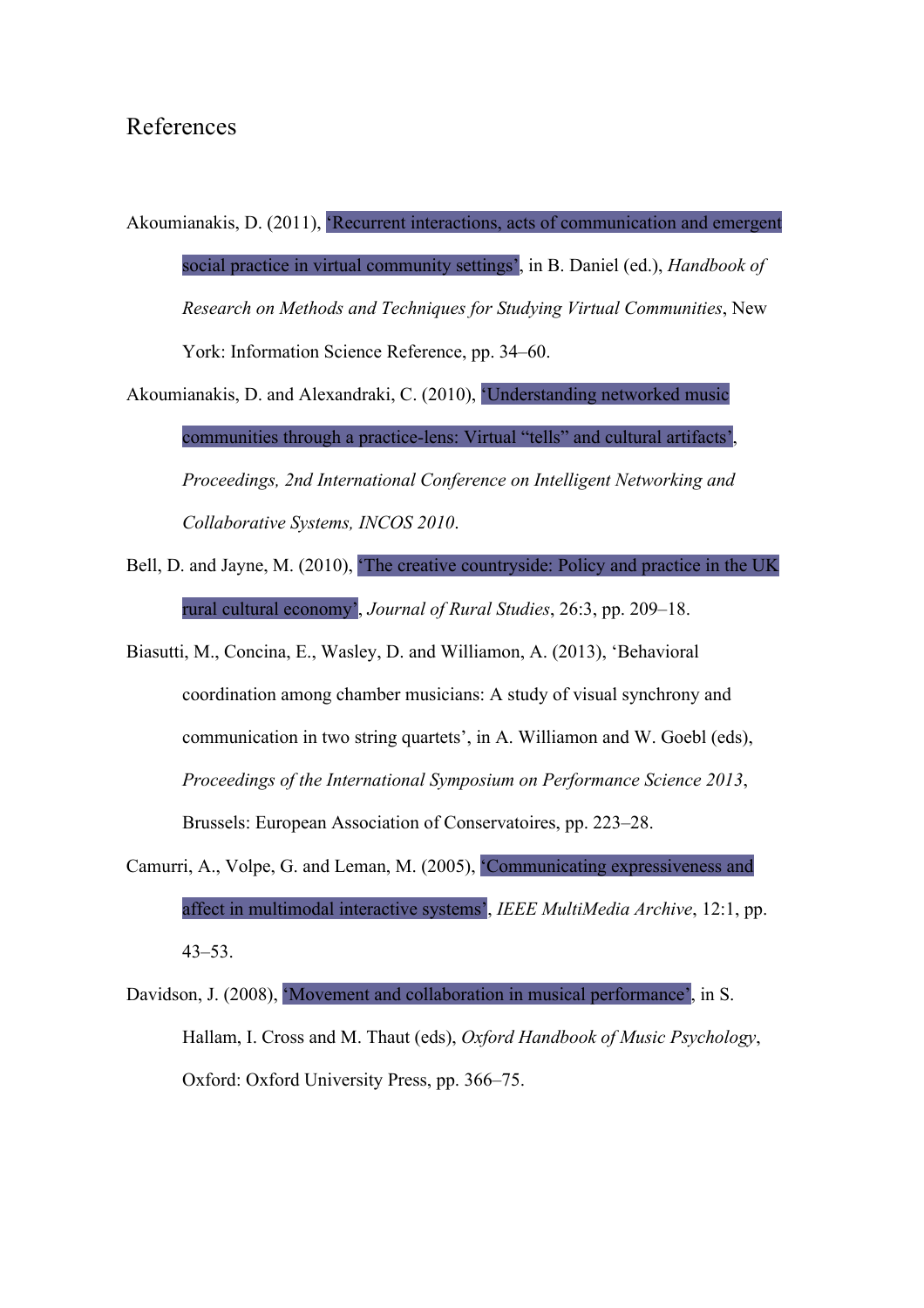Davidson, J. and Good, J. (2002), 'Social and musical co-ordination between members of a string quartet: An exploratory study', *Psychology of Music*, 30:2, pp. 186–201.

Dede, C. (2004), 'Enabling distributed-learning communities via emerging technologies', *Proceedings of the 2004 Conference of the Society for Information Technology in Teacher Education* (SITE), Charlottesville, VA: American Association for Computers in Education, pp. 3–12.

- Duxbury, N. and Campbell, H. (2011), 'Developing and revitalising rural communities through arts and culture', *Small Cities Imprint*, 3:1, pp. 111–22.
- Gibson, C., Luckman, S. and Willoughby-Smith, J. (2010), 'Creativity without borders? Rethinking remoteness and proximity', *Australian Geographer*, 41:1, pp. 25–38.
- Hargreaves, J. J. (2017), 'Notes from the podium of an Online Orchestra', *Journal of Music, Technology and Education*, 10: 2-3, pp. 277-87.
- Johnson, H., King, A., Savage, J. and Penn, E. (2015), *Connect Resound: Research and Development Report*, http://274483.temp-

dns.com/uploads/NYMAZ\_for\_publication\_Final\_.pdf. London: Nesta. Accessed

23 June 2016.

Keller, P. (2013), 'Musical ensemble performance: A theoretical framework and empirical findings on interpersonal coordination', in A. Williamon and W. Goebl (eds) *Proceedings of the International Symposium on Performance Science 2013*, Brussels: European Association of Conservatoires pp. 271–85.

——— (2014), 'Ensemble performance: Interpersonal alignment of musical expression', inD. Fabia, R. Timmers and E. Schubers (eds), *Expressiveness in Music*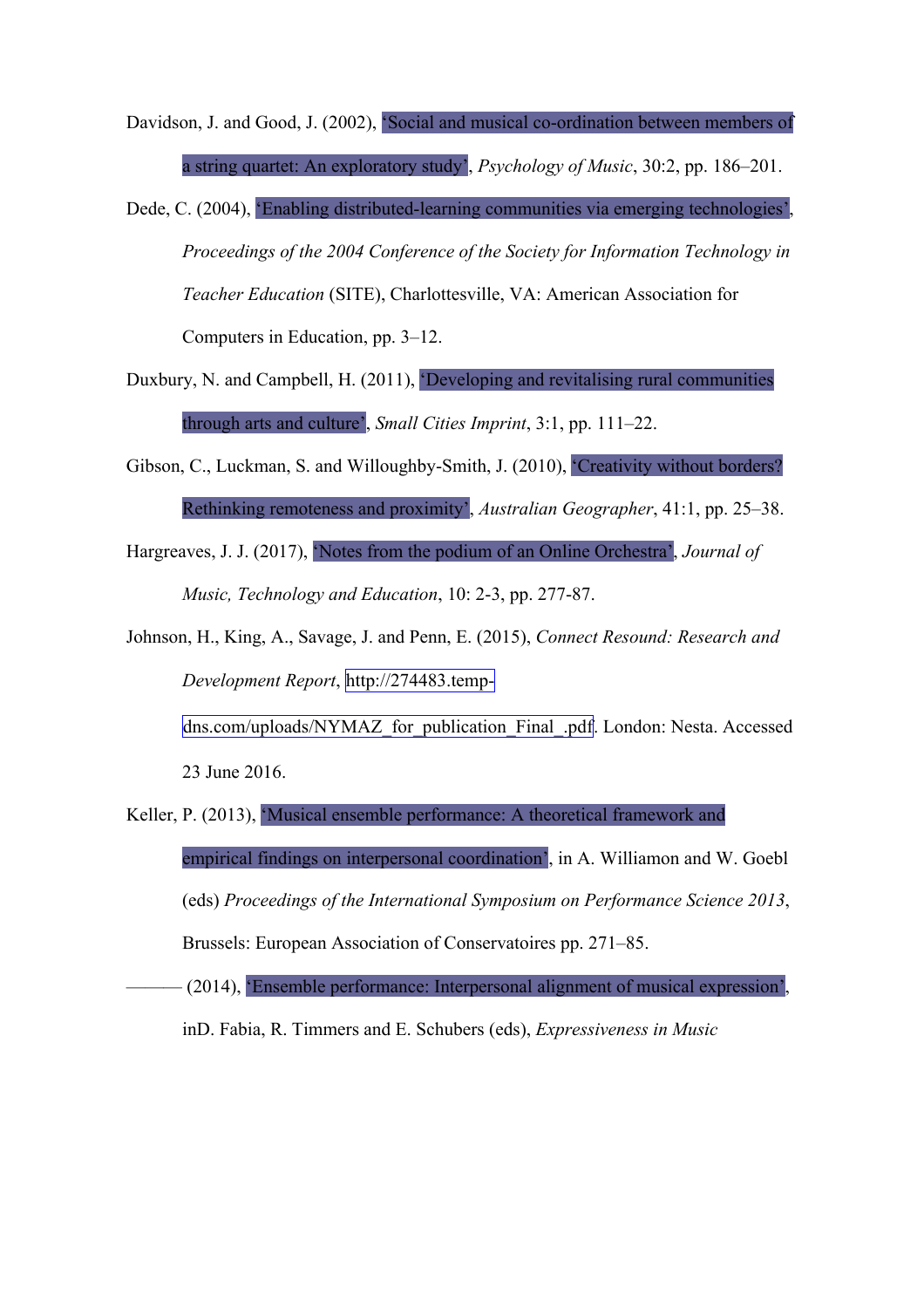*Performance: Empirical Approaches Across Styles and Cultures*, Oxford: Oxford University Press, pp. 261–76.

- Keller, P., Novembre, G. and Loehr, J. (2016), 'Musical ensemble performance: Representing self, other, and joint action outcomes', in E. Cross and S. Obhi (eds), *Shared Representations: Sensorimotor Foundations of Social Life*, Cambridge: Cambridge University Press, pp. 280–310.
- LOLA (2015), *LOLA: Low Latency Audio Visual Streaming System Installation & User's Manual*, http://www.conts.it/art/lola-

project/documents/Lola\_Manual\_1.4.2\_rev\_001.pdf. Trieste: Conservatorio di

musica G. Tartini. Accessed 1 November 2015.

- McHenry, J. A. (2011). 'Rural empowerment through the arts? The role of the arts in civic and social participation in the mid-west region of Western Australia', *Journal of Rural Studies*, 27:3, pp. 245–53.
- Moran, N. (2013), 'Music, bodies and relationships: An ethnographic contribution to embodied cognition studies', *Psychology of Music*, 41:1, pp. 5–17.
- Palmer, C. (2013), 'Music performance: Movement and co-ordination', in D. Deutsch

(ed.), *The Psychology of Music*, London: Elsevier, pp. 405–22.

Participant 1 (2015), Skype interview with M. Rofe, 20 November, Falmouth.

Participant 2 (2015), face-to-face interview with M. Rofe, 27 November, Falmouth.

Participant 3 (2015), face-to-face interview with M. Rofe, 1 December, Falmouth.

Participant 4 (2015), written review of experience, 1 December.

Plant, R. (2004), 'Online communities', *Technology in Society*, 26:1, pp. 51–65.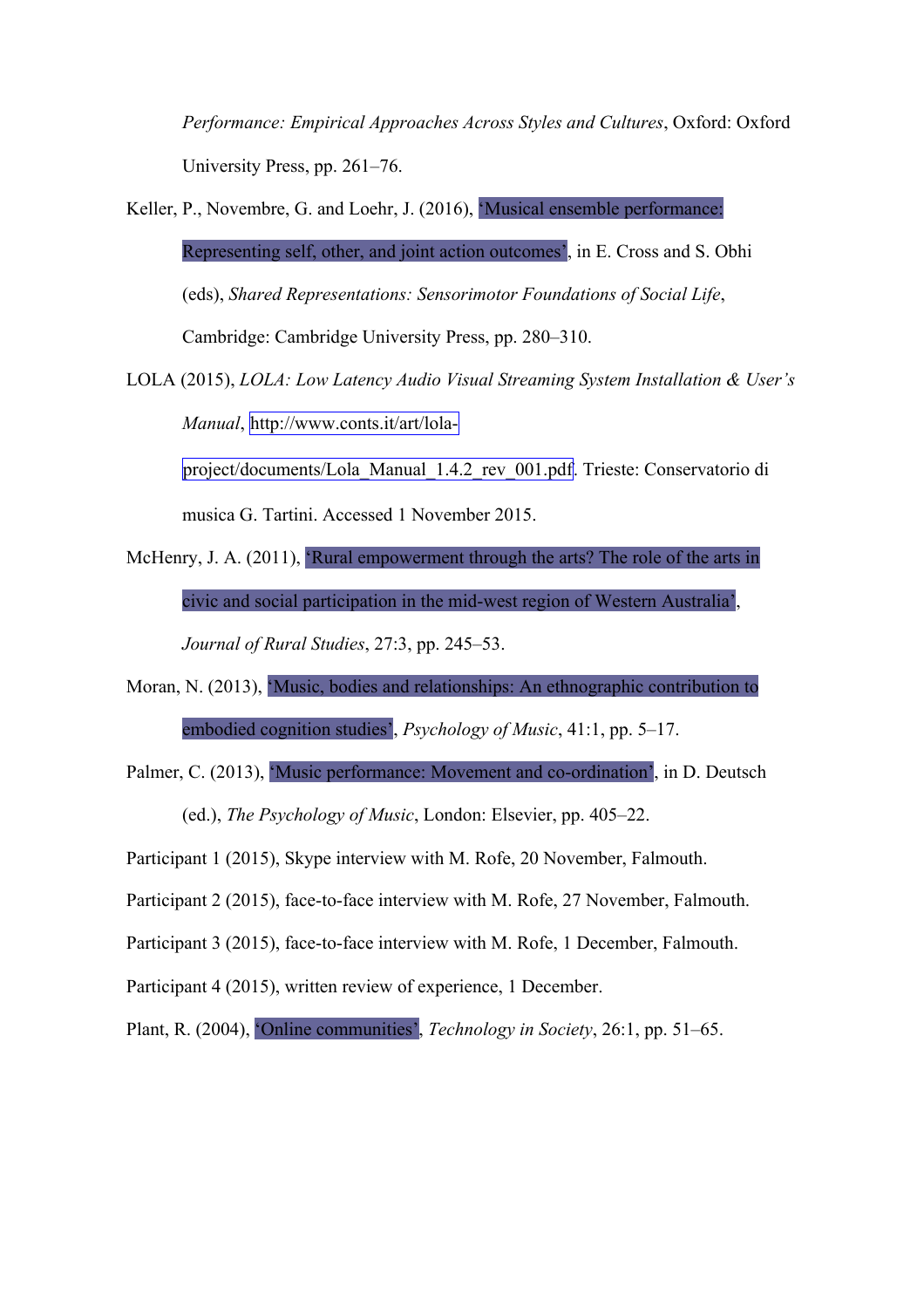- Prior, D., Reeder, P., Rofe, M., Biscoe, I. and Murray, S. (2017), 'Designing a system for Online Orchestra: Peripheral equipment', *Journal of Music, Technology and Education*, 10: 2-3, pp. 197-212.
- Roberts, E. and Townsend, L. (2015), 'The contribution of the creative economy to the resilience of rural communities: Exploring cultural and digital capital', *Sociologia Ruralis*, 56:2, pp. 197–219.
- Rofe, M. and Geelhoed, E. (2017), 'Composing for a latency-rich environment', *Journal of Music, Technology and Education*, 10: 2-3, pp. 231-56.
- Rofe, M. and Reuben, F. (2017), 'Telematic performance and the challenge of latency', *Journal of Music, Technology and Education*, 10: 2-3, pp. 167-84.
- Rofe, M., Murray, S. and Parker, W. (2017), 'Online Orchestra: Connecting remote communities through music', *Journal of Music, Technology and Education*, 10: 2- 3, pp. 147-66.
- Sawyer, K. (2006), 'Group creativity: Musical performance and collaboration',

*Psychology of Music*, 34:2, pp. 148–65.

- Schutz, A. (1951), 'Making music together: a study in social relationship', *Social Research*, 18:1, pp. 76-97.
- Tanzi, D. (2003), 'Musical experience and online communication', *Crossings: EJournal of Art and Technology*, 3:1, n.p.

Thomas, N. J., Harvey, D. C. and Hawkins, H. (2013), 'Crafting the region: Creative industries and practices of regional space', *Regional Studies*, 47:1, pp. 75–88.

Williamon, A. and Davidson, J. (2002), 'Exploring co-performer communication', *Musicae Scientiae*, 6:1, pp. 53–72.